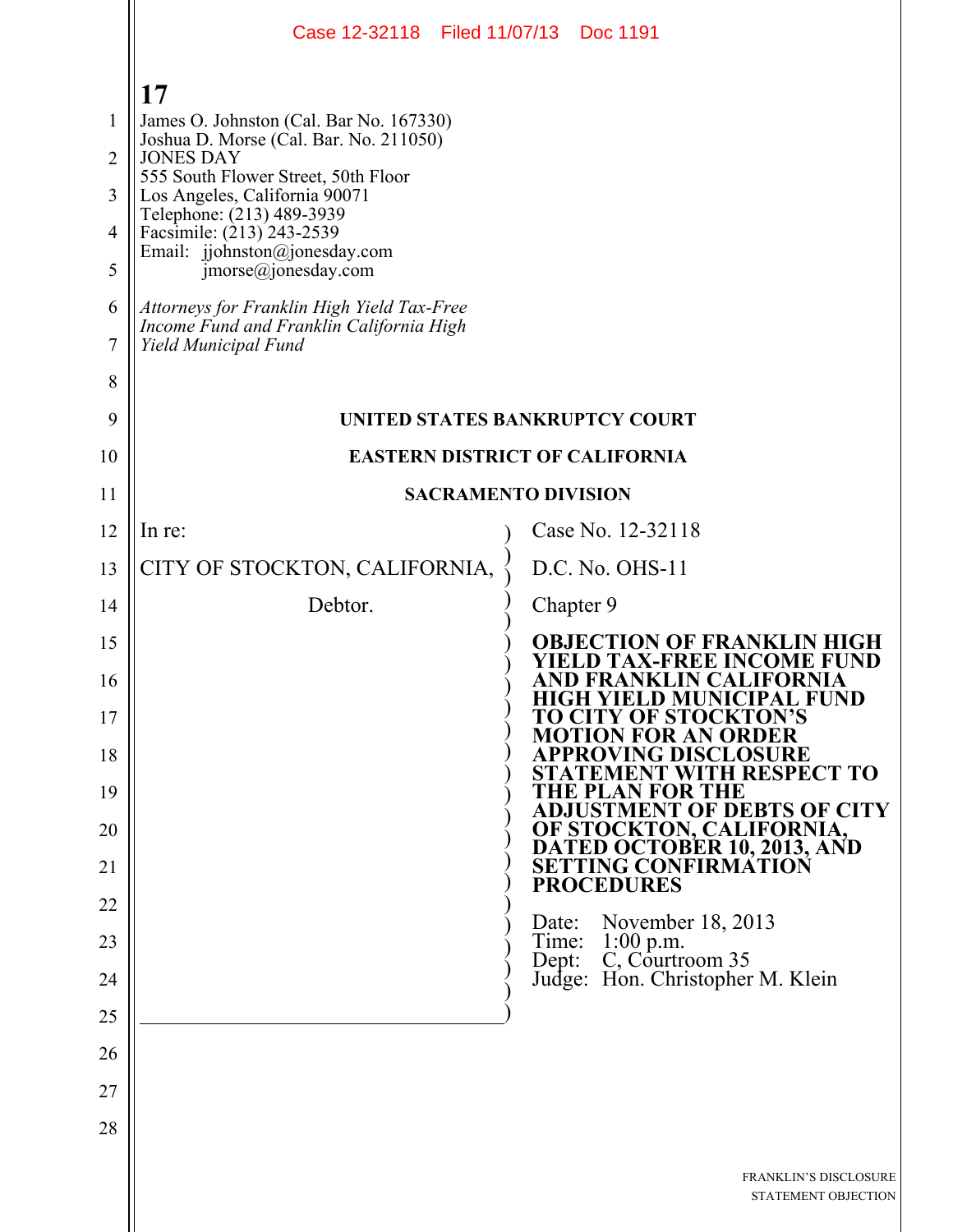|                |                | Case 12-32118 Filed 11/07/13 Doc 1191                                                             |                                              |
|----------------|----------------|---------------------------------------------------------------------------------------------------|----------------------------------------------|
|                |                | <b>TABLE OF CONTENTS</b>                                                                          | Page                                         |
| $\mathbf{1}$   |                |                                                                                                   |                                              |
| $\overline{2}$ |                |                                                                                                   |                                              |
| 3              |                |                                                                                                   |                                              |
| 4              | A.             | The Disclosure Statement Must Provide Clear,                                                      |                                              |
| 5              |                | <b>Understandable Information About The Amount</b>                                                |                                              |
| 6<br>7         | <b>B.</b>      | The Disclosure Statement Must Provide Clear,<br><b>Understandable Information About The Value</b> |                                              |
| 8              | $\mathbf{C}$ . | The Disclosure Statement Must Include                                                             |                                              |
| 9<br>10        | D.             | The Disclosure Regarding The 2009 Golf Course/Park                                                |                                              |
| 11             | Е.             | Issues Related To Certain Relief Requested In The Motion  16                                      |                                              |
| 12             |                |                                                                                                   |                                              |
| 13             |                |                                                                                                   |                                              |
| 14             |                |                                                                                                   |                                              |
| 15             |                |                                                                                                   |                                              |
| 16             |                |                                                                                                   |                                              |
| 17             |                |                                                                                                   |                                              |
| 18             |                |                                                                                                   |                                              |
| 19             |                |                                                                                                   |                                              |
| 20             |                |                                                                                                   |                                              |
| 21             |                |                                                                                                   |                                              |
| 22             |                |                                                                                                   |                                              |
| 23             |                |                                                                                                   |                                              |
| 24             |                |                                                                                                   |                                              |
| 25             |                |                                                                                                   |                                              |
| 26             |                |                                                                                                   |                                              |
| 27             |                |                                                                                                   |                                              |
| 28             |                | $-i-$                                                                                             | FRANKLIN'S DISCLOSURE<br>STATEMENT OBJECTION |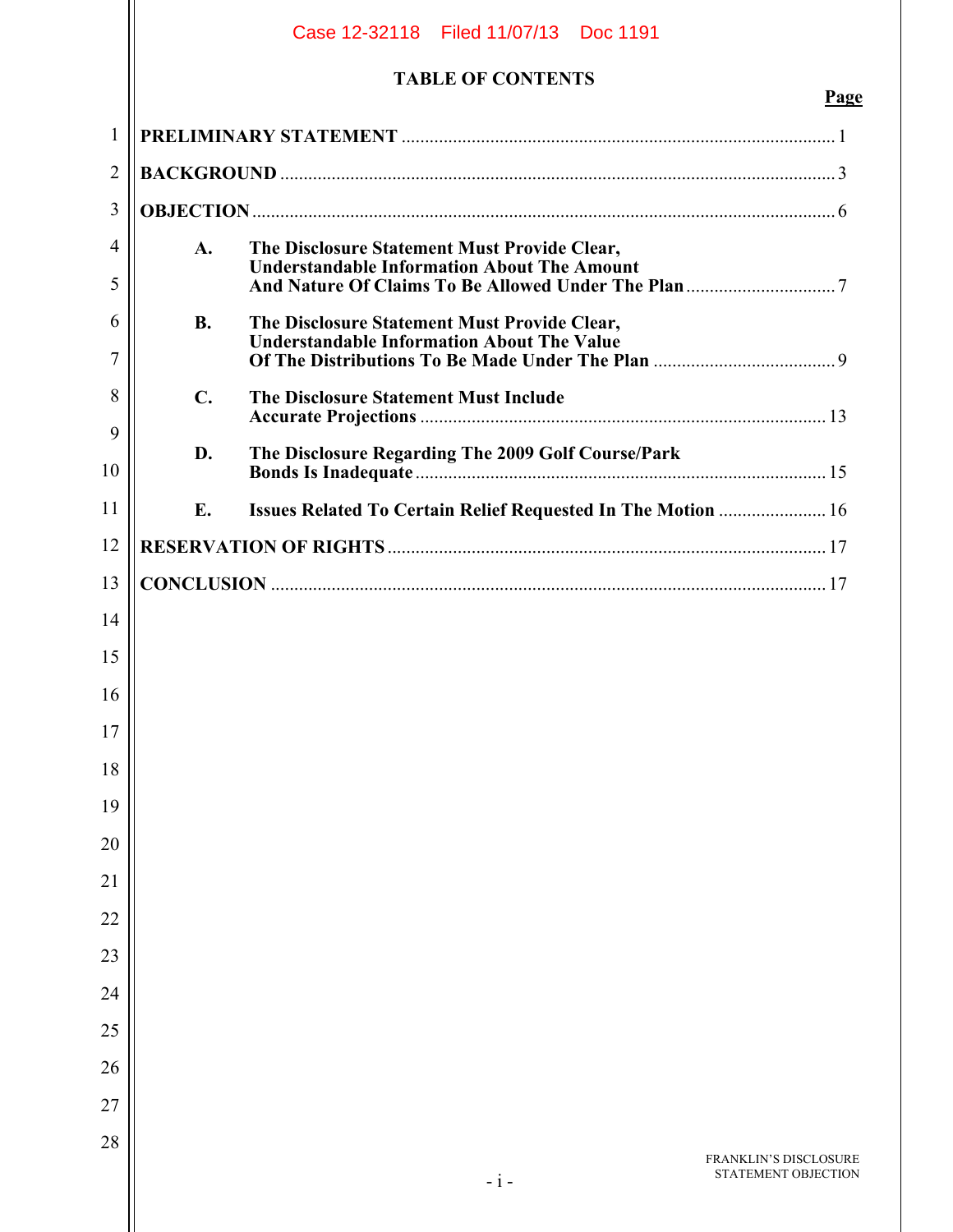|                | Case 12-32118   Filed 11/07/13   Doc 1191                        |
|----------------|------------------------------------------------------------------|
|                | <b>TABLE OF AUTHORITIES</b><br>Page                              |
| 1              | Cases                                                            |
| 2              | In re Applegate Prop., Ltd.,                                     |
| 3              |                                                                  |
| $\overline{4}$ |                                                                  |
| 5              | In re County of Orange,                                          |
| 6              | Duff v. United States Trustee (In re California Fidelity, Inc.), |
| 7<br>8         | In re Ferguson,                                                  |
| 9              | In re Ferretti,                                                  |
| 10<br>11       | In re Hirt,                                                      |
| 12<br>13       | In re Jeppson,                                                   |
| 14             | Kunica v. St. Jean Fin. Inc.,                                    |
| 15<br>16       | In re Ligon,                                                     |
| 17             | In re Malek,                                                     |
| 18<br>19       | In re Michelson,                                                 |
| 20             | In re Oneida Motor Freight, Inc.,                                |
| 21             | In re Oxford Homes, Inc.,                                        |
| 22<br>23       | In re Polytherm Indus., Inc.,                                    |
| 24             | In re Prudential Energy Co.,                                     |
| 25<br>26       | In re Stanley Hotel, Inc.,                                       |
| 27             |                                                                  |
| 28             | <b>FRANKLIN'S DISCLOSURE</b>                                     |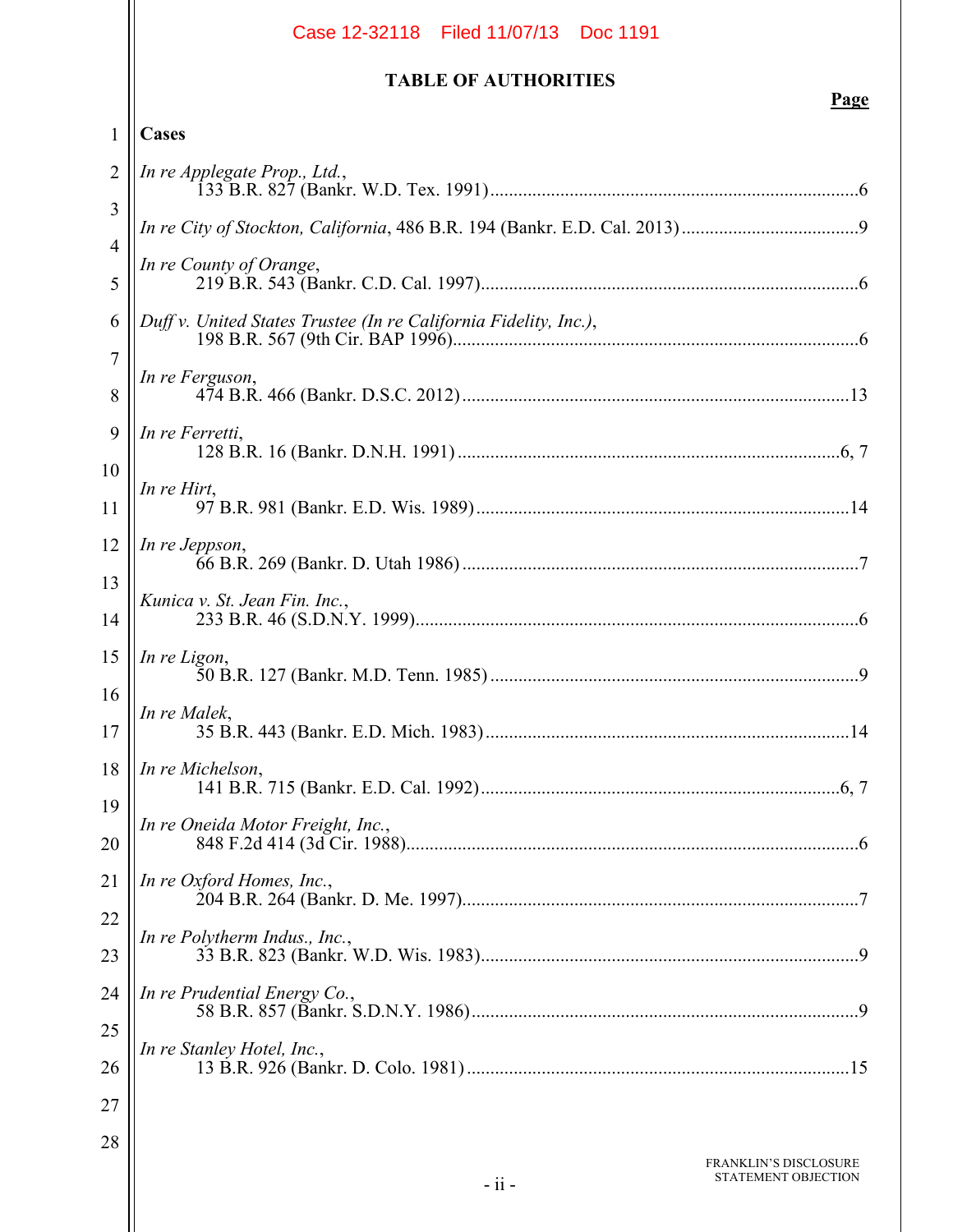# FRANKLIN'S DISCLOSURE **TABLE OF AUTHORITIES Page Statutes, Rules and Other Authorities**  11 U.S.C. § 365 ......................................................................................................................3, 5, 15 11 U.S.C. § 502 ......................................................................................................................3, 5, 15 11 U.S.C. § 1125 ..............................................................................................................................6 S. REP. No. 95-989 (1978), *reprinted in* 1978 U.S.C.C.A.N. 5787 .................................................................................7 5 COLLIER ON BANKRUPTCY, ¶ 1125.03 (15th ed. 1992) ................................................................6 7 COLLIER ON BANKRUPTCY, ¶ 1125.02[1] (16th ed. 2013) ............................................................7 Case 12-32118 Filed 11/07/13 Doc 1191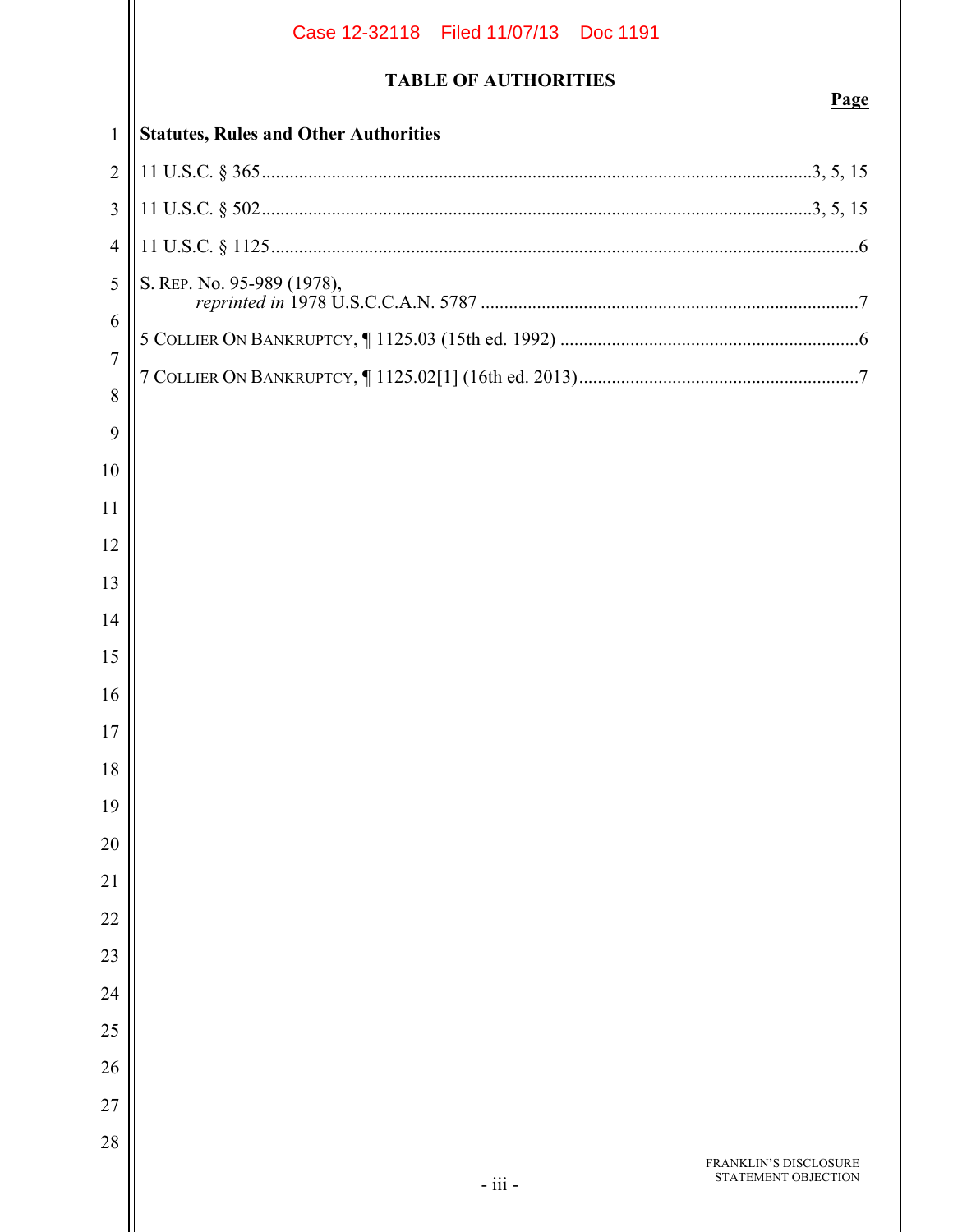1

Franklin High Yield Tax-Free Income Fund and Franklin California High Yield Municipal Fund (collectively, "Franklin"), the sole holders of the \$35,080,000 Stockton Public Financing Authority Lease Revenue Bonds, 2009 Series A (Capital Improvement Projects) (the "2009 Golf Course/Park Bonds"), hereby object to the *Motion For An Order Approving Disclosure Statement With Respect To The Plan For The Adjustment Of Debts Of City Of Stockton, California, Dated October 10, 2013, And Setting Confirmation Procedures* [Docket No. 1137] (the "Motion"), by which the City of Stockton, California (the "City"), seeks approval of the *Disclosure Statement With Respect To Plan For The Adjustment Of Debts Of City Of Stockton, California (October 10, 2013)* [Docket No. 1134] (the "Disclosure Statement") to accompany the *Plan For The Adjustment Of*  Debts Of City Of Stockton, California (October 10, 2013) [Docket No. 1133] (the "Plan"),<sup>1</sup> and various notice and objection procedures related to the Confirmation Hearing. **PRELIMINARY STATEMENT** The Disclosure Statement describes a Plan with two foundational anchors: The unimpairment and reinstatement of the City's unfunded pension obligations. The City previously listed those obligations as its single largest liability – in the amount of \$147.5 million – but curiously never discloses that figure in the Disclosure Statement. The City, however,

does state that it now projects more than \$1.09 billion in payments to CalPERS over the thirty-year projection period of the Disclosure Statement, with annual payments to CalPERS projected to

increase by 254% in just nine years and ultimately to rise to more than 329% of their current level.

 Settlement agreements with the insurers who insured six of the seven bond issues subject to impairment in the chapter 9 case and with the SPOA. Although the Disclosure Statement fails to value the consideration to be distributed, it appears that the Plan will provide the insurers with recoveries ranging from at least 52% to potentially 100% of the amount of their claims. The Plan also incorporates a settlement with the SPOA and its members, allowing a previously-disputed

 $\overline{a}$ 1 Capitalized terms not defined in this Objection have the meanings given to them in the Disclosure Statement, the Solicitation Motion or the Plan, as applicable.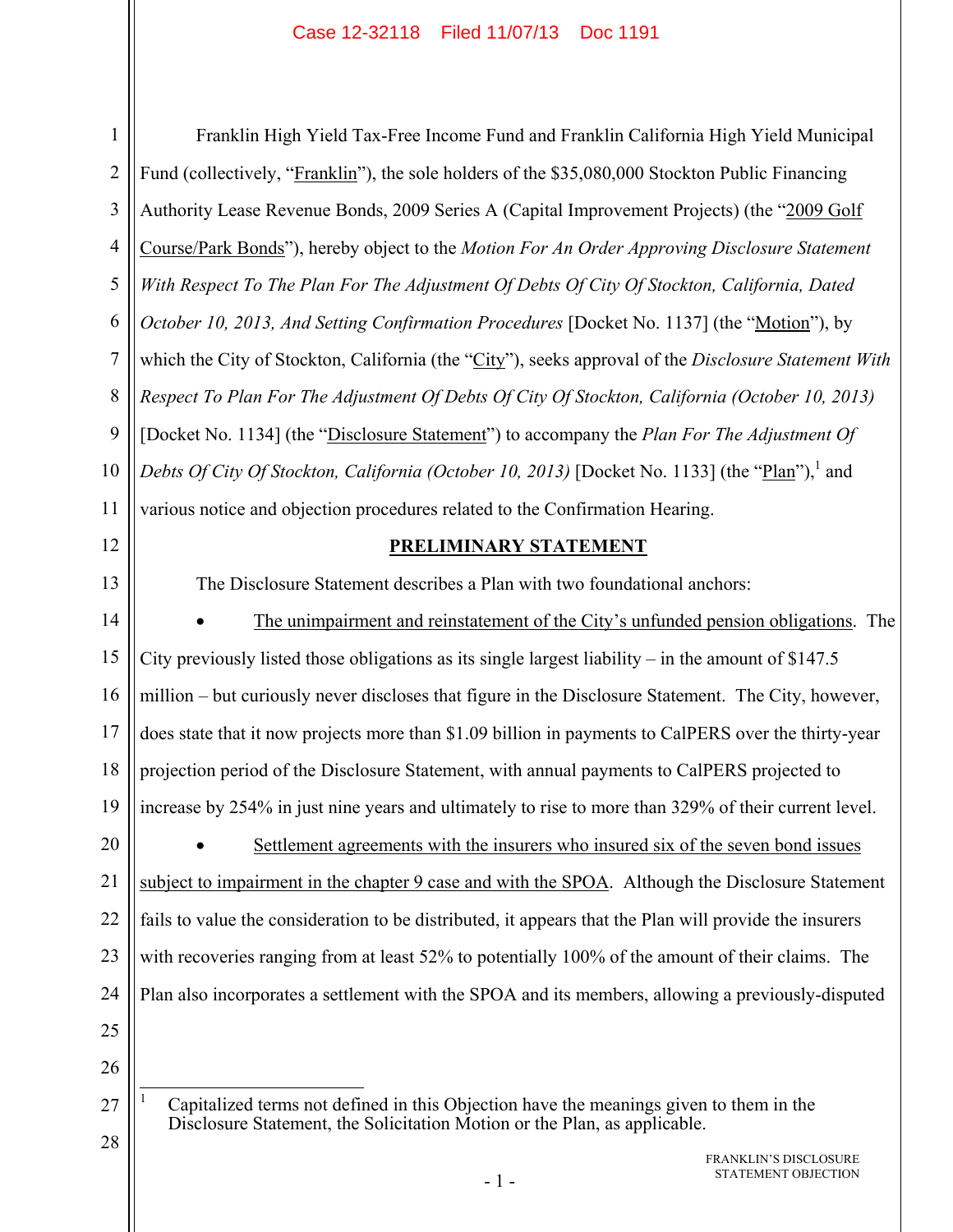claim of \$8.5 million and providing for the satisfaction of that claim through 44 hours of paid leave to each settling claimant, a distribution that the Disclosure Statement does not value.

In contrast, the City proposes to pay approximately \$95,000 in satisfaction and discharge of all of its payment obligations in respect of Franklin's \$35 million in 2009 Golf Course/Park Bonds, a recovery of a mere *0.27%*. Franklin objects to that proposed treatment and will object to confirmation of the Plan in due course at the appropriate time. Franklin reserves all rights in that regard and does not raise confirmation issues in this Objection.

8 9 10 11 At this stage, Franklin objects to the adequacy of the information in the Disclosure Statement because the City has failed to provide certain rudimentary information that is essential for any informed judgment regarding the Plan. Among other things, as explained in more detail below, the Disclosure Statement must be amended to provide clear, readily-accessible information regarding:

12

13

14

15

16

17

18

19

1

2

3

4

5

6

7

 The amount and nature of the City's unfunded pension liabilities and other obligations in respect of current and future retirees.

 The amount and nature of the claims of Ambac, Assured Guaranty, NPFG, SPOA members, and Marina Towers with respect to the liabilities to be settled under the Plan and the value of the consideration to be distributed on account of such claims.

 Financial projections that actually and accurately reflect the City's future obligations upon effectiveness of the Plan and disclosure regarding the risk, among other things, that the City has underestimated the nature and extent of those liabilities.

20

21

 The existence and ramifications of the adversary proceeding that Franklin has commenced with respect to the agreements that form the basis for its claims.

22 23 Franklin also objects to certain of the procedural relief requested by the Motion, which seeks an unreasonably short timetable for confirmation and related proceedings.

24 25 26 Franklin raised these issues with the City more than two weeks ago but the City declined to engage in any meaningful discussion regarding supplemental disclosures. Franklin remains ready and willing to work with the City to resolve this Objection through revised disclosures and a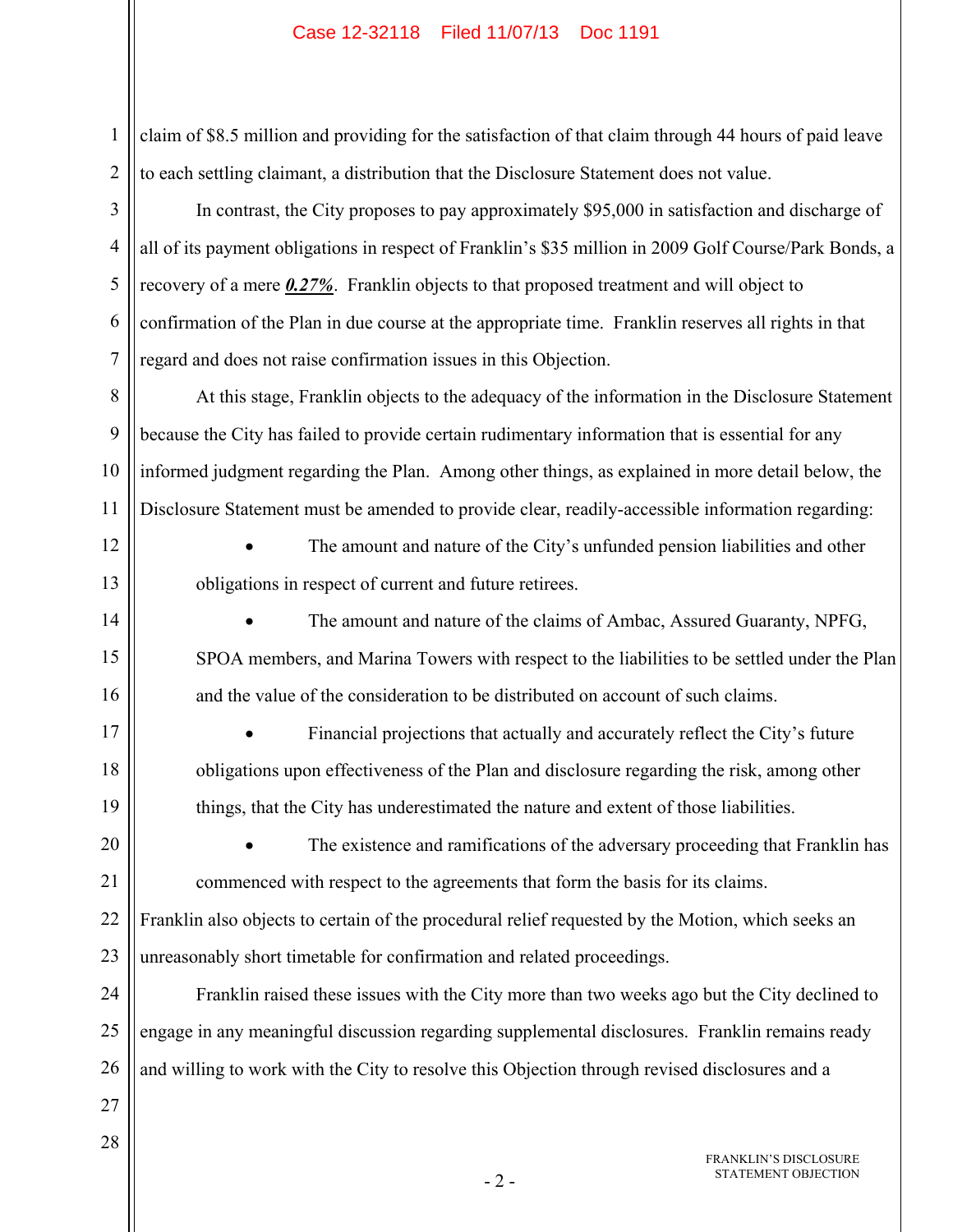modified confirmation schedule. Absent such amendments, Franklin objects to the adequacy of the information in the Disclosure Statement and the relief requested in the Motion.

**BACKGROUND**

3

4

5

6

7

8

9

1

2

In September 2009, through the 2009 Golf Course/Park Bonds and related agreements, the City raised \$35 million to finance construction of Fire Station No. 13, construction of the Police Communications Center, capital improvements to Fire Station No. 7, acquisition and construction of seven City parks, and numerous paving, bridge, widening, lighting, landscaping and other projects throughout the City. Franklin purchased the 2009 Golf Course/Park Bonds upon issuance and remains the sole holder of the bonds, which are not insured.

10 11 12 On October 3, 2013, the City filed the proposed Disclosure Statement, the Plan, and the Motion, which seeks, among other things, "an order approving the Disclosure Statement" and establishing various procedures and deadlines relating to the Confirmation Hearing.

13 Motion at 1, 3, 5-6.

14 15 16 17 18 19 20 21 22 23 24 The Disclosure Statement describes the Plan as "a Spartan one," Disclosure Statement at 12, and that is certainly true with respect to Franklin's claims in respect of the \$35 million 2009 Golf Course/Park Bonds. The Plan proposes to permanently discharge those claims through a *de minimis* payment of approximately \$95,000, a recovery of a fraction of a cent on the dollar. Specifically, through the Plan the City asserts that the agreements underlying the 2009 Golf Course/Park Bonds constitute leases of nonresidential real property within the meaning of section 365 of the Bankruptcy Code and seeks to reject them and to apply the limitations of section 502(b)(6) of the Bankruptcy Code to the resulting claim for damages, thereby limiting the claim for amounts due in respect of the 2009 Golf Course/Park Bonds – which mature in 2038 – to a maximum of three years of debt service. *Id.* at 33, 57-58. Then, the City proposes to make a distribution of 0.93578% of that capped claim as the only consideration provided for discharge of its obligations to Franklin. *Id*. at 74-75.

25 26 27 In contrast, the Plan provides much less "Spartan" treatment for other, similarly-situated creditors. In particular, the Plan provides for the following treatment of other major creditors (with recoveries as best as can be estimated from the inadequate information provided to date):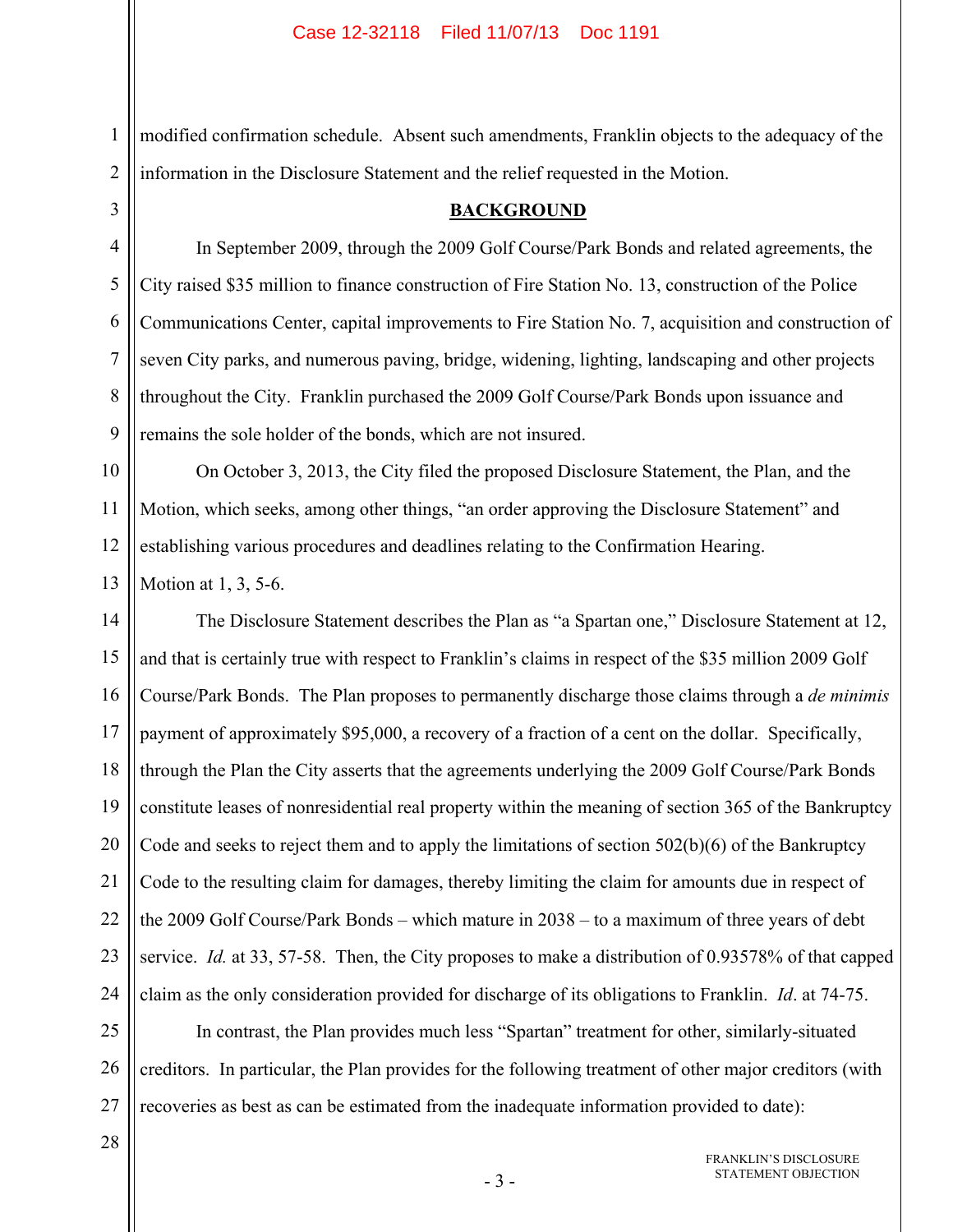| 1                                | <b>Creditor/Class</b>                                            | <b>Claim Amount</b>                                                  | <b>Treatment</b>                                                                                                                                       | <b>Recovery</b>                                                                                                                                                         |
|----------------------------------|------------------------------------------------------------------|----------------------------------------------------------------------|--------------------------------------------------------------------------------------------------------------------------------------------------------|-------------------------------------------------------------------------------------------------------------------------------------------------------------------------|
| $\overline{2}$<br>3              | Ambac Fire/Police/<br>Library Certificates<br>(Class 1)          | Not disclosed;<br>original principal<br>amount \$13,300,000          | Assignment of rights to<br>Housing Set Aside<br>Amounts, with general<br>fund backstop; payment of                                                     | Not valued;<br>appears to be<br>100% plus<br>attorneys' fees                                                                                                            |
| $\overline{4}$                   |                                                                  |                                                                      | attorneys' fees                                                                                                                                        |                                                                                                                                                                         |
| 5<br>6                           | <b>NPFG SEB Bonds</b><br>(Class 2)                               | Not disclosed:<br>original principal<br>amount \$13,965,000          | Unimpaired                                                                                                                                             | 100%                                                                                                                                                                    |
| $\overline{7}$<br>8<br>9         | NPFG Arena Bonds<br>(Class 3)                                    | Not disclosed;<br>original principal<br>amount \$47,000,000          | Paid from tax increment<br>revenues with general<br>fund backstop providing<br>for modified debt service<br>schedule with "slightly<br>lower payments" | Not valued;<br>appears to be<br>100%                                                                                                                                    |
| 10<br>11<br>12<br>13             | <b>NPFG</b> Parking<br>Bonds (Class 4)                           | Not disclosed;<br>original principal<br>amount \$32,785,000          | Rights to payment from<br>new parking authority<br>with additional revenues<br>not currently pledged to<br>the debt                                    | Not valued;<br>appears to be<br>100% or greater                                                                                                                         |
| 14                               | <b>Assured Guaranty</b><br>Office Building<br>Bonds (Class 5)    | Not disclosed;<br>original principal<br>amount \$40,770,000          | Transfer of fee title in 400<br>East Main Building<br>Property                                                                                         | Not valued;<br>appears to be<br>100% or greater                                                                                                                         |
| 15<br>16<br>17<br>18<br>19<br>20 | <b>Assured Guaranty</b><br>Pension Obligation<br>Bonds (Class 6) | Not disclosed;<br>petition date<br>principal amount<br>\$124,280,000 | Modified debt service<br>schedule plus Contingent<br>Payments                                                                                          | Not valued;<br>appears to be 52%<br>guaranteed plus<br>contingent<br>payments that<br>"may result in<br><b>Assured Guaranty</b><br>receiving <i>payment</i><br>in full" |
| 21                               | <b>CalPERS Claims</b><br>(Class 15)                              | Not disclosed;<br>previously listed at<br>\$147,500,000              | Unimpaired                                                                                                                                             | 100%                                                                                                                                                                    |
| 22<br>23                         | <b>SPOA Claims</b><br>(Class 18)                                 | \$8,500,000;<br>previously disputed<br>in full                       | Provision of 44 hours of<br>paid leave for each<br>applicable SPOA member                                                                              | Not valued                                                                                                                                                              |
| 24                               | Marina Towers<br>(not classified)                                | \$1,875,000                                                          | Transfer of property<br>valued at \$973,500                                                                                                            | 52%                                                                                                                                                                     |

26

27 (Recoveries discounted to present value with a 5% discount rate per the City's methodology)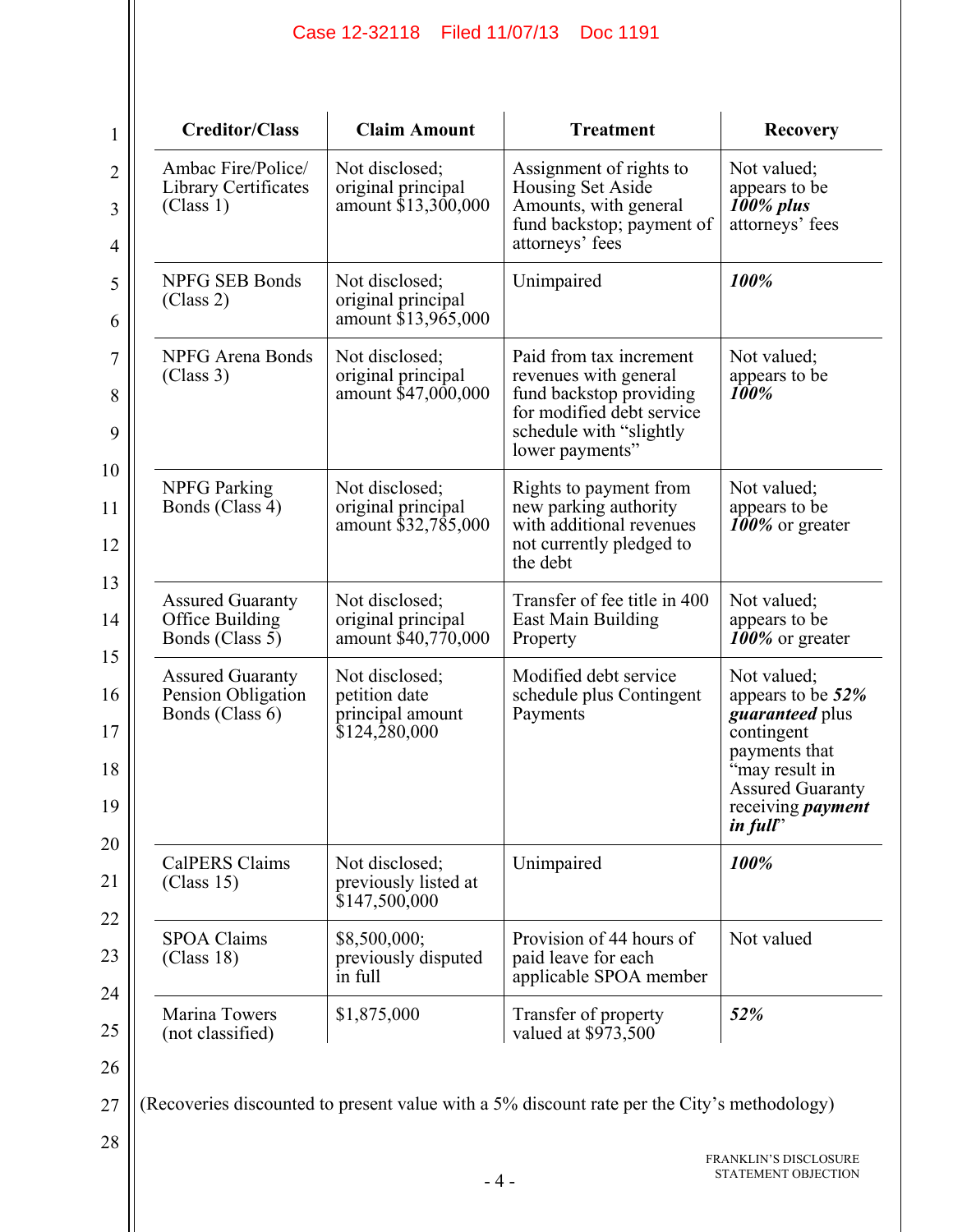1

2

3

4

5

7

8

On October 14, 2013, Franklin and the Indenture Trustee for the 2009 Golf Course/Park Bonds initiated an adversary proceeding against the City, styled *Wells Fargo Bank, National Association, et al. v. City of Stockton, California (In re City of Stockton, California)* and pending before this Court as Adversary Proceeding Number 13-02315 (the "Adversary Proceeding"), in which Franklin requests, among other things, (a) a declaration that the so-called "Golf Course/Park Lease Out" and "Golf Course/Park Lease Back" are not unexpired leases of nonresidential real property within the meaning of sections 365 and 502(b)(6) of the Bankruptcy Code; (b) valuation of the collateral securing Franklin's claims; and (c) alternatively, a claim for administrative rent.

9 10 11 12 13 14 15 16 Thereafter, heeding the City's request for early disclosure of "suggest[ed] changes, comments, additions or modifications,"<sup>2</sup> Franklin wrote to the City on October 23 to identify a number of material deficiencies in the information contained in the Disclosure Statement, among other issues. Ex. A. The City did not respond until November 2, at which time the City indicated that it was not interested in discussing Franklin's objections because the Disclosure Statement "has provided [Franklin] more than adequate information to know that it's going to vote no on the plan." Ex. B. The City indicated that it will "make some changes" in response to Franklin's letter but that it "doubt[ed] that the changes the City will make will totally satisfy Franklin." *Id.*

17 18 19 20 21 Counsel for Franklin and the City subsequently participated in a conference call on November 7, at which the City indicated that it would provide additional disclosure regarding the Adversary Proceeding and make minor revisions to Exhibit B to the Disclosure Statement, but was not inclined to address Franklin's other requested disclosures. To date, the City has not provided any of its intended changes to Franklin, thus necessitating this Objection.

- 22
- 23
- 24

25

26 27 28  $\frac{1}{2}$  Notice of Motion at 2-3 ("The City requests that creditors and parties in interest who intend to suggest changes, comments, additions, or modifications not delay notifying the City and one another until such deadline. Rather, the City requests that any suggestions be communicated formally or informally as soon as possible, as the City likely will file an amended plan and amended disclosure statement prior to the November 18 hearing. The City's goal is to accommodate as many changes as possible in any revised versions.") [Docket No. 1138].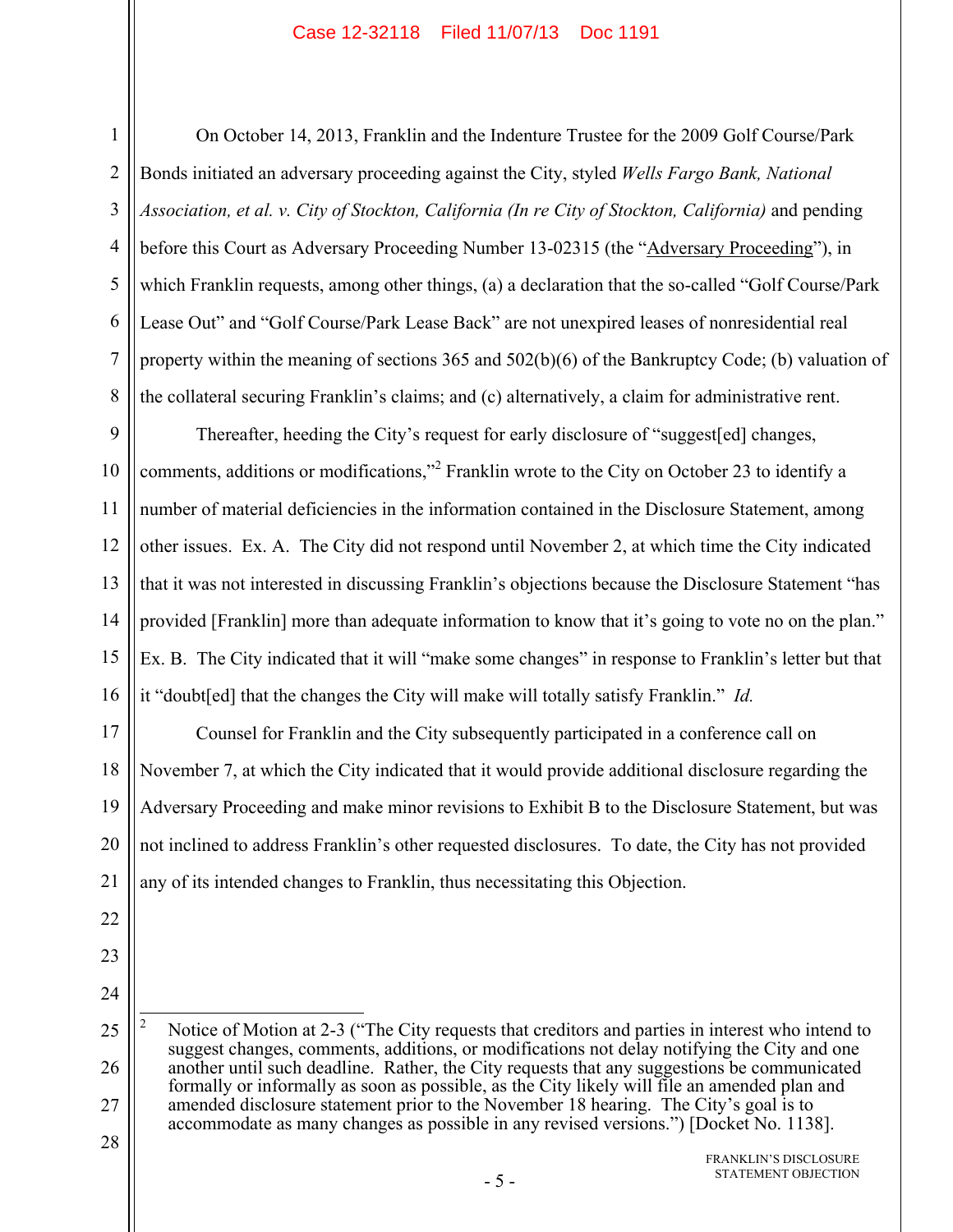## **OBJECTION**

2 3 4 5 6 7 8 9 10 11 12 "Disclosure is the 'pivotal' concept in [a bankruptcy] reorganization." *Kunica v. St. Jean Fin., Inc.*, 233 B.R. 46, 54 (S.D.N.Y. 1999) (quoting 5 COLLIER ON BANKRUPTCY, ¶ 1125.03 (15th ed. 1992)); *accord In re Oneida Motor Freight, Inc.*, 848 F.2d 414, 417 (3d Cir. 1988) (citing same). In particular, in the context of a proposed plan of adjustment, section 1125 of the Bankruptcy Code requires that plan proponent provide information that would enable "a hypothetical investor of the relevant class to make an informed judgment about the plan." 11 U.S.C. § 1125(a)(1); *see, e.g.*, *Oneida*, 848 F.2d at 417 ("The importance of full disclosure is underlaid by the reliance placed upon the disclosure statement by the creditors and the court. Given this reliance, we cannot overemphasize the debtor's obligation to provide sufficient data to satisfy the Code standard of 'adequate information.'"). "[T]he purpose of the disclosure statement is 'to give all creditors a source of information which allows them to make an informed choice regarding the approval or rejection of a plan.'" *In re* 

13 14 15 16 17 18 *County of Orange*, 219 B.R. 543, 560 (Bankr. C.D. Cal. 1997) (citing *Duff v. United States Trustee (In re California Fidelity, Inc.)*, 198 B.R. 567, 571 (9th Cir. BAP 1996)). At the core, and in the most basic terms, a creditor must be able to determine "what it is going to get, when it is going to get it, and what contingencies there are to getting its distribution." *In re Ferretti*, 128 B.R. 16, 19 (Bankr. D.N.H. 1991).

19 20 21 22 23 24 25 26 27 In assessing the adequacy of a proposed disclosure statement, the standard is not whether a failure to disclose certain information would harm creditors. Rather, the appropriate measure is whether "hypothetical reasonable investors receive such information as will enable them to evaluate for themselves what impact the information might have on their claims and on the outcome of the case, and to decide for themselves what course of action to take." *In re Applegate Prop., Ltd.*, 133 B.R. 827, 831 (Bankr. W.D. Tex. 1991) (emphasis in original); *see also In re Michelson*, 141 B.R. 715, 718-19 (Bankr. E.D. Cal. 1992) (at an "irreducible minimum," a disclosure statement must include an "explanation of why the proposed means of implementation [of the underlying plan] will be adequate to the task").

28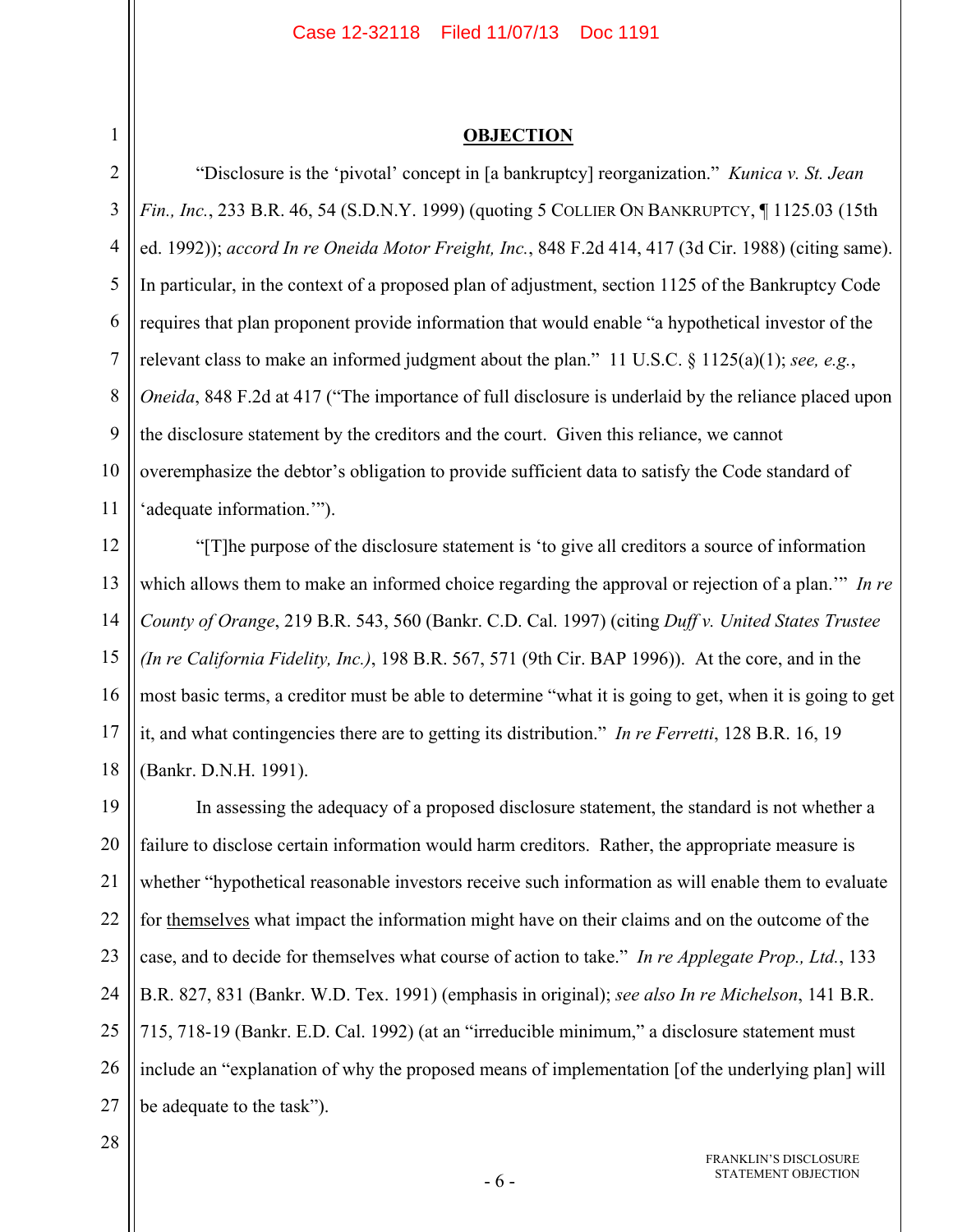1 2 3 4 5 6 Similarly, there is no exemption from the requirement of adequate disclosure for creditors who intend to object to a plan, as the City has suggested in its recent correspondence with Franklin. To the contrary, adequate disclosure "is required even if all parties are subject to cram down, because 'the opportunity for parties to appear and express a dissenting voice would be drastically reduced'" otherwise. 7 COLLIER ON BANKRUPTCY, ¶ 1125.02[1] (16th ed. 2013) (quoting *In re Jeppson*, 66 B.R. 269, 297 (Bankr. D. Utah 1986)).

"[T]he plan proponent bears the ultimate risk of nonpersuasion on the question of compliance with the requirement to disclose adequate information." *Michelson*, 141 B.R. at 720. The City has not met its burden with respect to the Disclosure Statement at hand.

10

7

8

9

11

# **A. The Disclosure Statement Must Provide Clear, Understandable Information About The Amount And Nature Of Claims To Be Allowed Under The Plan.**

12 13 14 15 16 17 18 19 One elemental aspect of adequate disclosure is an identification of the nature of the debtor's liabilities, particularly the amount of claims and the basis for the liabilities. *See, e.g.*, *In re Oxford Homes, Inc.*, 204 B.R. 264, 269 n.17 (Bankr. D. Me. 1997) (disclosure must include "[i]nformation regarding claims against the estate, including those allowed, disputed, and estimated."); *Ferretti*, 128 B.R. at 18 (same); *Jeppson*, 66 B.R. at 292 (same). Indeed, Congress long ago recognized that "[a] plan is necessarily predicated on knowledge of the assets and liabilities being dealt with." S. REP. No. 95-989, at 121 (1978), *reprinted in* 1978 U.S.C.C.A.N. 5787, 5907. The Disclosure Statement fails to provide this basic information.

20 21 22 23 24 25 Bond Claims. For example, the City has failed to disclose the amount of any of the claims that it proposes to allow through its settlements with Ambac, NPFG and Assured Guaranty. The Disclosure Statement should specify the proposed allowed amount of the claims relating to the Ambac Fire/Police/ Library Certificates, the NPFG SEB Bonds, the NPFG Arena Bonds, the NPFG Parking Bonds, the Assured Guaranty Office Building Bonds, and the Assured Guaranty Pension Obligation Bonds.

26 27 CalPERS/Unfunded Pension Claims. The Disclosure Statement indicates that, under the Plan, "[t]he City will continue to honor its obligations to its employees and retirees to fund employee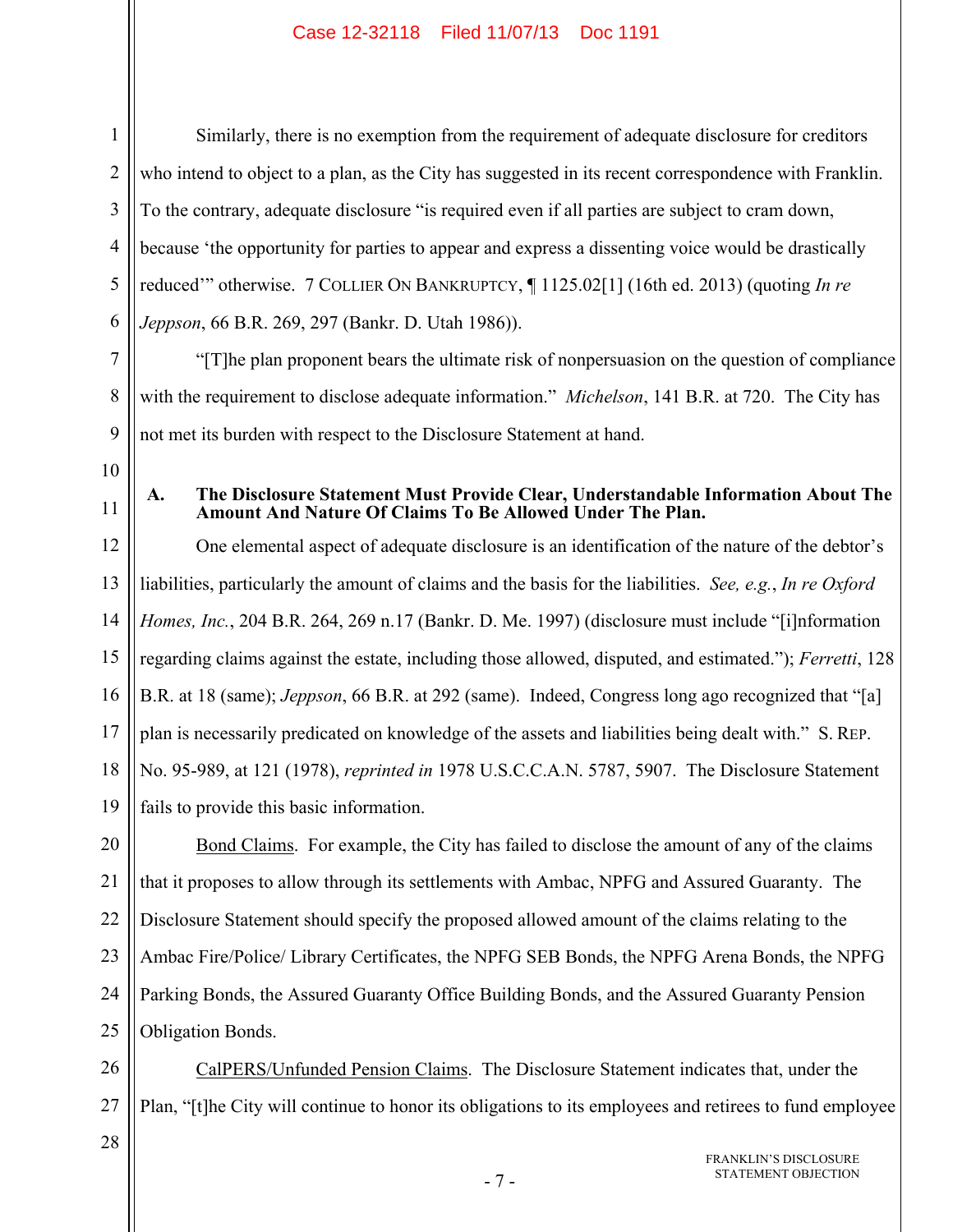1 2 3 4 5 6 7 8 9 10 11 retirement benefits under the CalPERS Pension Plan, and CalPERS as trustee and the CalPERS Pension Plan Participants retain all of their rights and remedies under applicable nonbankruptcy law." Disclosure Statement at 76. The Disclosure Statement, however, never reveals the amount of those obligations, which the City previously identified as its single largest liability in the amount of \$147.5 million.<sup>3</sup> Nor does it describe the nature of the liability, except to state that "[t]he City's General Fund CalPERS obligation for the funding of retirement benefits for its employees in fiscal years 2008-09 through 2010-11, before the City's pension reforms were fully implemented, averaged 13.3% of total General Fund expenditures." *Id.* at 22. The wholesale assumption of the City's largest liability obviously is material to the decision of creditors regarding the Plan, particularly those creditors (like Franklin) for whom payments of less than one cent on the dollar are proposed. Fulsome disclosure of the nature and basis for that liability must be provided.

12 13 14 15 16 17 18 19 SPOA Member Claims. The Plan provides for the allowance of alleged claims of members of the SPOA relating to the City's modification of the 2009 MOU in the amount of \$8.5 million. The Disclosure Statement, however, indicates that "[t]he City disputes [those] Claims and contends that the Claims would not be allowed in the chapter 9 case," *id.* at 77, and it provides no explanation whatsoever regarding either the basis for such claims or the reasons why the City has stipulated to the allowance of claims that it believes are not allowable. Given that the City proposes to treat those claims far more favorably than the claims of other creditors, such information is highly material and must be provided.

20 21 22 23 24 25 26 Marina Towers. The Disclosure Statement indicates that "[f]ive . . . surplus properties, valued collectively at \$973,500, were transferred as part of the City's settlement with Marina Towers, LLC, pursuant to which Marina Towers, LLC agreed to withdraw its proof of claim for \$1,875,000. The settlement with Marina Towers, LLC puts these five properties back on the tax roll in the hands of a capable developer. In addition, it resolves a legal issue of first impression regarding the interplay between eminent domain and bankruptcy law." *Id.* at 62. In other words, the City already has consummated a settlement by which it satisfied a disputed claim at more than 52

27

 $\overline{\phantom{a}}$ 3

28

*See* List of Creditors Holding 20 Largest Unsecured Claims [Docket No. 4].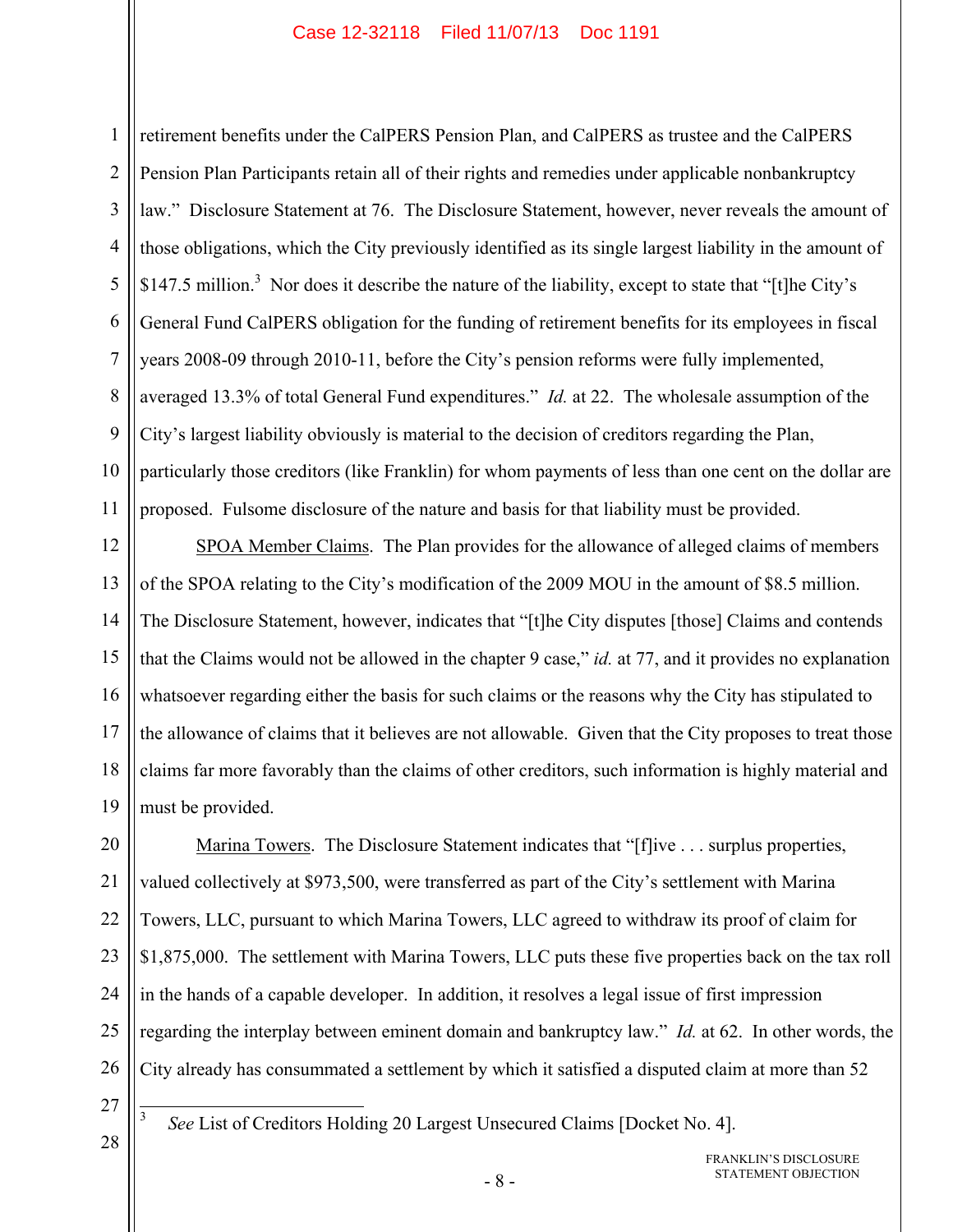1

2

3

4

5

6

7

8

cents on the dollar. Given the Court's prior admonition that "the day of reckoning" with respect to settlements consummated during a chapter 9 case "comes at the plan confirmation hearing," *In re City of Stockton, California*, 486 B.R. 194, 199 (Bankr. E.D. Cal. 2013), far more disclosure is needed with respect to the Marina Towers claim and settlement. Disclosure must be provided with respect to (a) the nature of the Marina Towers claim, (b) the City's defenses to that claim, and (c) the basis for the settlement providing Marina Towers a recovery of more than 52%.

**B. The Disclosure Statement Must Provide Clear, Understandable Information About The Value Of The Distributions To Be Made Under The Plan.** 

9 10 11 12 13 14 15 16 17 18 It is axiomatic that a disclosure statement must explain and value the recoveries to be provided to creditors, and that failure to do so renders a disclosure statement inadequate. *See, e.g.*, *In re Prudential Energy Co.*, 58 B.R. 857, 868 (Bankr. S.D.N.Y. 1986) (disclosure inadequate where statement failed to identify "the value of the stock that is to be distributed"); *In re Ligon*, 50 B.R. 127, 130 (Bankr. M.D. Tenn. 1985) ("A description of available assets and their value is a vital element of necessary disclosure."); *In re Polytherm Indus., Inc.*, 33 B.R. 823, 830 (Bankr. W.D. Wis. 1983) (disclosure inadequate where statement failed to provide a "present value analyses of proposed payments to creditors"). Here, the inadequate disclosure regarding the nature of the City's liabilities, as described above, is compounded by the fact that the Disclosure Statement also fails to explain or value the property proposed to be distributed to various classes.

19 20 21 22 23 24 25 26 27 Ambac Fire/Police/Library Certificates. The Disclosure Statement indicates that Ambac's claim in respect of the Fire/Police/Library Certificates will be satisfied on the terms of the Ambac Settlement Agreement, pursuant to which the City will pay Ambac's attorneys' fees and make "certain General Fund Payments (as defined in the Ambac Settlement Agreement) towards the principal of an interest on Certificates, the assignment to the 2003 Fire/Police/Library Certificates Trustee of the City's rights under the Certificates, the collateral assignment and pledge to the 2003 Fire/Police/Library Certificates Trustee of all of the City's rights, title and interest under the 2003 Fire/Police/Library Certificates Reimbursement Agreement, including its right to the Housing Set-Aside Amounts (the "2003 Housing Set-Aside Rights"), the further assignment of the 2003 Housing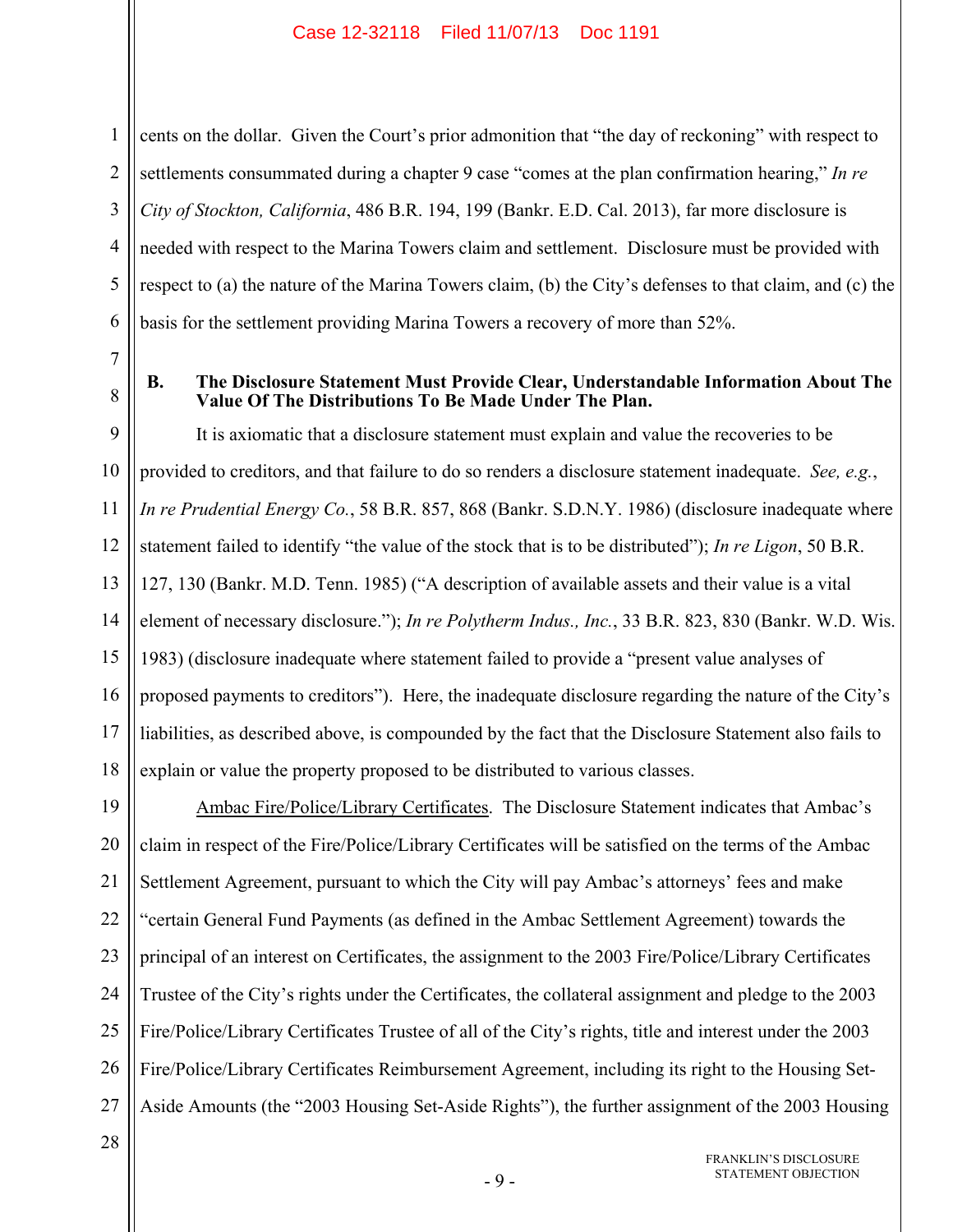Set-Aside Rights by the 2003 Fire/Police/Library Certificates Trustee to Ambac if and when required by the terms of the 2003 Fire/Police/Library Certificates Supplemental Trust Agreement (as defined below), and the sale of certain City and Successor Agency properties for proceeds that will be paid toward the principal of and interest on the Certificates." Disclosure Statement at 39-40.

The Disclosure Statement, however, does not otherwise describe or include a copy of the Ambac Settlement Agreement, which makes that verbiage meaningless. More importantly, nothing in the Disclosure Statement or the Ambac Settlement Agreement provides any information regarding the value of the consideration provided to Ambac. The City must explain, in plain and simple terms, what percentage recovery on its claims Ambac will receive.

10 11 12 13 14 15 NPFG Arena Bonds. The Disclosure Statement indicates that NPFG's claim in respect of the Arena Bonds will be satisfied on the terms of the NPFG Arena Settlement, pursuant to which, "subject to the modification of the payment terms of the Arena Lease Back in accordance with the terms of the NPFG Arena Settlement, on the Effective Date, the City will assume the Arena Lease Back (as modified), and as a result, the City will continue to remain in possession, custody, and control of the Arena." *Id.* at 43.

16 17 18 19 The City has included with the Plan a copy of a term sheet with NPFG. $4$  However, nothing in the Disclosure Statement or that term sheet provides any information regarding the value of the consideration provided to NPFG. The City must explain, in plain and simple terms, what percentage recovery on its Arena Bond claims NPFG will receive.

20 21 22 23 24 25 NPFG Parking Bonds. The Disclosure Statement indicates that NPFG's claim in respect of the Parking Bonds will be satisfied on the terms of the NPFG Parking Settlement, pursuant to which "the City will create a new parking authority for the City that will be comprised of the Parking Structure Properties plus other downtown parking structures and lots, and downtown parking meters and parking enforcement revenues; [] revenues from the newly created parking authority will be pledged to the 2004 Parking Bond Trustee to make payments from the revenues of the parking

26

1

2

3

4

5

6

7

8

9

<sup>27</sup> 28 4 The Motion indicates that the definitive settlement agreement with NPFG will be included within "a Plan supplement" that is to be part of the Solicitation Package. Motion at 3. This is necessary disclosure that must be provided.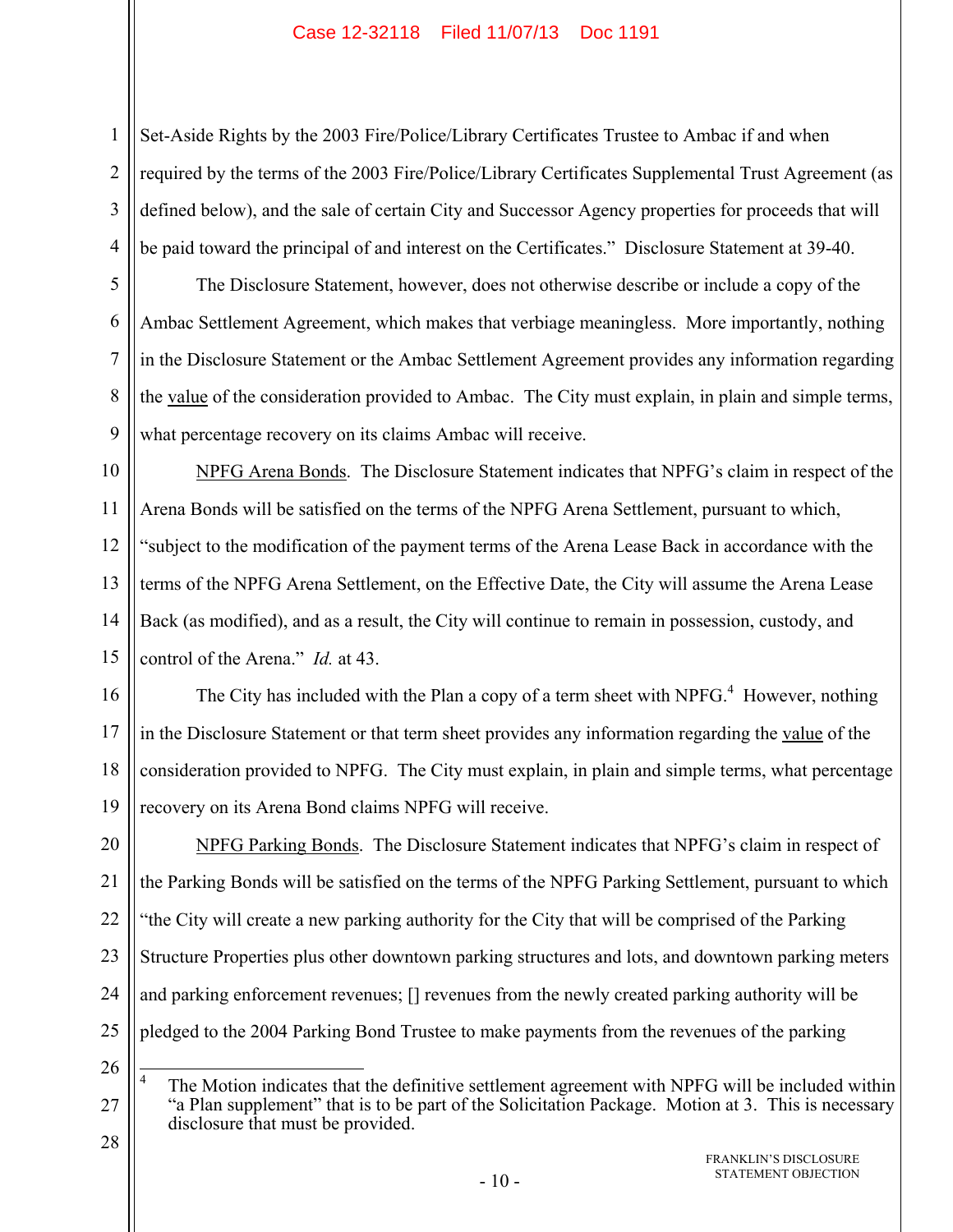authority; and [] the City's General Fund will have no liability for the modified payment schedule." *Id.* at 46.

3 4 5 6 7 8 9 10 11 Nothing in the Disclosure Statement or the NPFG Settlement Agreement, however, provides any information regarding the value of the consideration provided to NPFG. In particular, the City fails to disclose any information regarding the historical and projected future revenues received in respect of the Parking Structure Properties or the "other downtown parking structures and lots, and downtown parking meters and parking enforcement revenues" (the "New Parking Revenue") to be pledged to the 2004 Parking Bonds Trustee. Information regarding the New Parking Revenue is particularly relevant given that neither the 2004 Parking Bonds Trustee nor NPFG currently has any rights to such additional revenue. And, as with its other claims, the City must explain, in plain and simple terms, what percentage recovery on its Parking Bond claims NPFG will receive.

12 13 14 15 16 17 18 19 Assured Guaranty Office Building Bonds. The Disclosure Statement indicates that Assured Guaranty's claim in respect of the Office Building Bonds will be satisfied on the terms of the Assured Guaranty Settlement, pursuant to which, "[t]he City will transfer fee title in the 400 E. Main Office Building Property to Assured Guaranty or its designee at Assured Guaranty's election, subject to the New 400 E. Main Lease. Assured Guaranty may elect to keep the property or sell it at some future date to another purchaser, subject to the New 400 E. Main Lease. Assured Guaranty shall be entitled to all rent and profits of the property after the transfer, and to all of the sales proceeds of the property should Assured Guaranty elect to sell the property." *Id.* at 53.

20 21 22 23 24 25 The City has included with the Plan a copy of a term sheet with Assured Guaranty.<sup>5</sup> However, nothing in the Disclosure Statement or that term sheet provides any information regarding the value of the consideration provided to Assured Guaranty. In particular, there is no information about the appraised or historical value of the 400 E. Main Office Building Property, meaning that creditors have no information with which to ascertain the extent of Assured Guaranty's recovery. Indeed, if the value of the property exceeds the amount of the claim, Assured Guaranty will receive a

26

27

1

2

 $\frac{1}{5}$  The Motion indicates that the definitive settlement agreement with Assured Guaranty will be included within "a Plan supplement" that is to be part of the Solicitation Package. Motion at 3. This also is necessary disclosure that must be provided.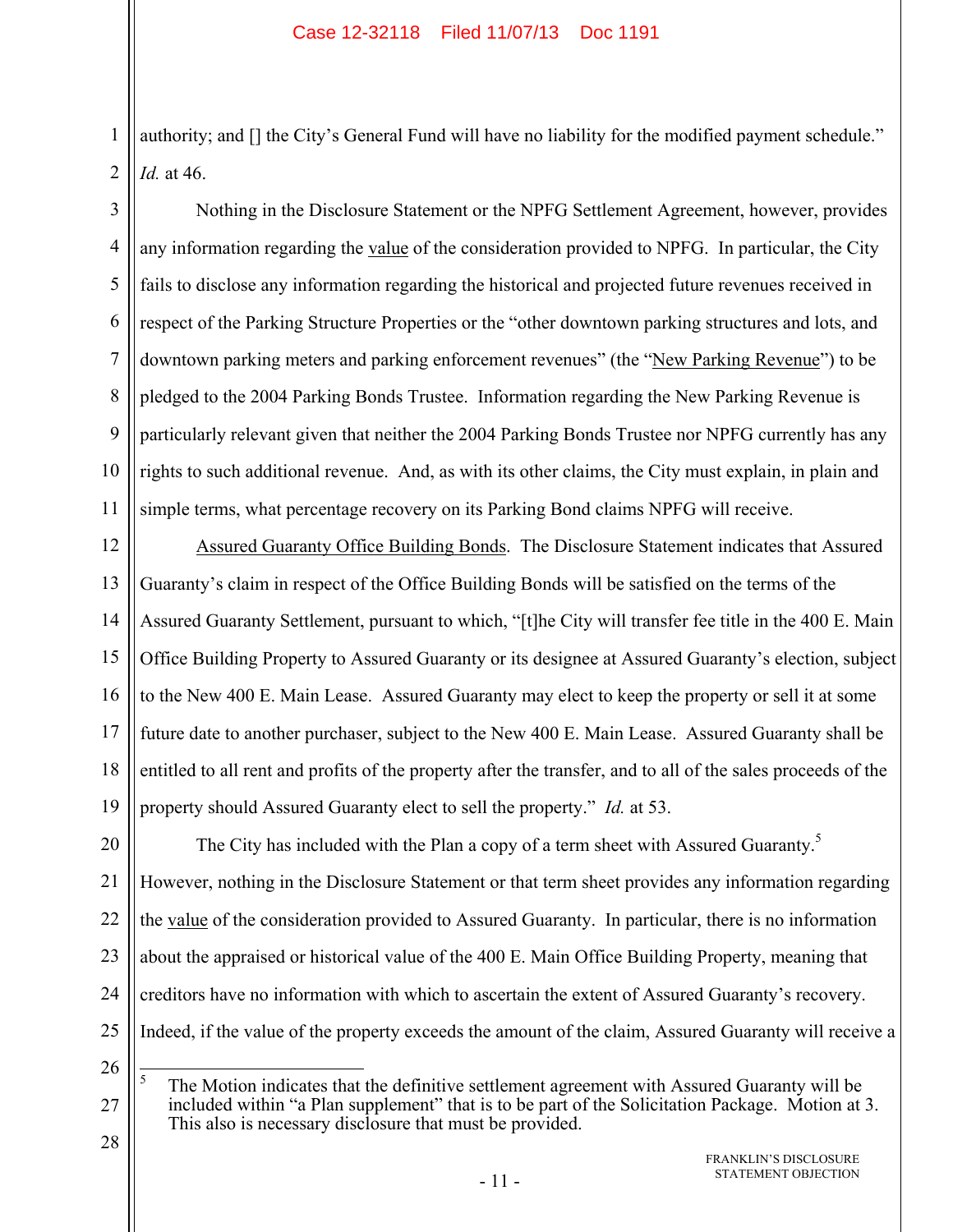1 2 recovery of more than 100% of its allowed claim. This obviously is highly material information that must be disclosed.

3 4 5 6 7 8 9 10 11 12 13 14 15 Assured Guaranty Pension Obligation Bonds. The Disclosure Statement indicates that Assured Guaranty's claim in respect of the Pension Obligation Bonds will be satisfied on the terms of the Assured Guaranty Settlement, pursuant to which, (a) "[t]he City agrees to make noncontingent payments on the Pension Obligation Bonds in each fiscal year equal to the sum of the 2007 Lease Ask Payments, Special Fund Payments, and Supplemental Payments on the dates and in the amounts set forth in the Assured Guaranty Term Sheet" (collectively, the "Guaranteed Payments"); and (b) "Assured Guaranty shall also be entitled to Contingent Payments in accordance with the City's Contingent Payment Model, a copy of which is attached to the Assured Guaranty Term Sheet as Exhibit A. If the City does not exceed its baseline financial projections in the upcoming years, Assured Guaranty would receive no Contingent Payments. However, if the City were to exceed its financial projections over the years – which the City and Assured Guaranty believe may be achievable – Assured Guaranty would receive Contingent Payments until Assured Guaranty has received payment in full on the Pension Obligation Bond Class 6 Claims." *Id.* at 60.

16 17 18 19 20 21 22 23 Here again, nothing in the Disclosure Statement or the Assured Guaranty term sheet provides any information regarding the value of the consideration provided to Assured Guaranty. In particular, there is no information about the value of the Guaranteed Payments (which Franklin estimates to have a present value of approximately 52% of the principal amount of the Pension Obligation Bonds). Nor is there any information about why the City and Assured Guaranty believe that the City may be able to "exceed its financial projections" or about the nature and extent of the Contingent Payments in the event that the City in fact does perform better than projected. This material information must be disclosed.

24 25 26 SPOA Member Claims. The Disclosure Statement indicates that each holder of a formerlydisputed SPOA member claim will receive forty-four hours of paid leave. The Disclosure Statement, however, again is silent as to the value of that consideration, meaning that creditors are

27 28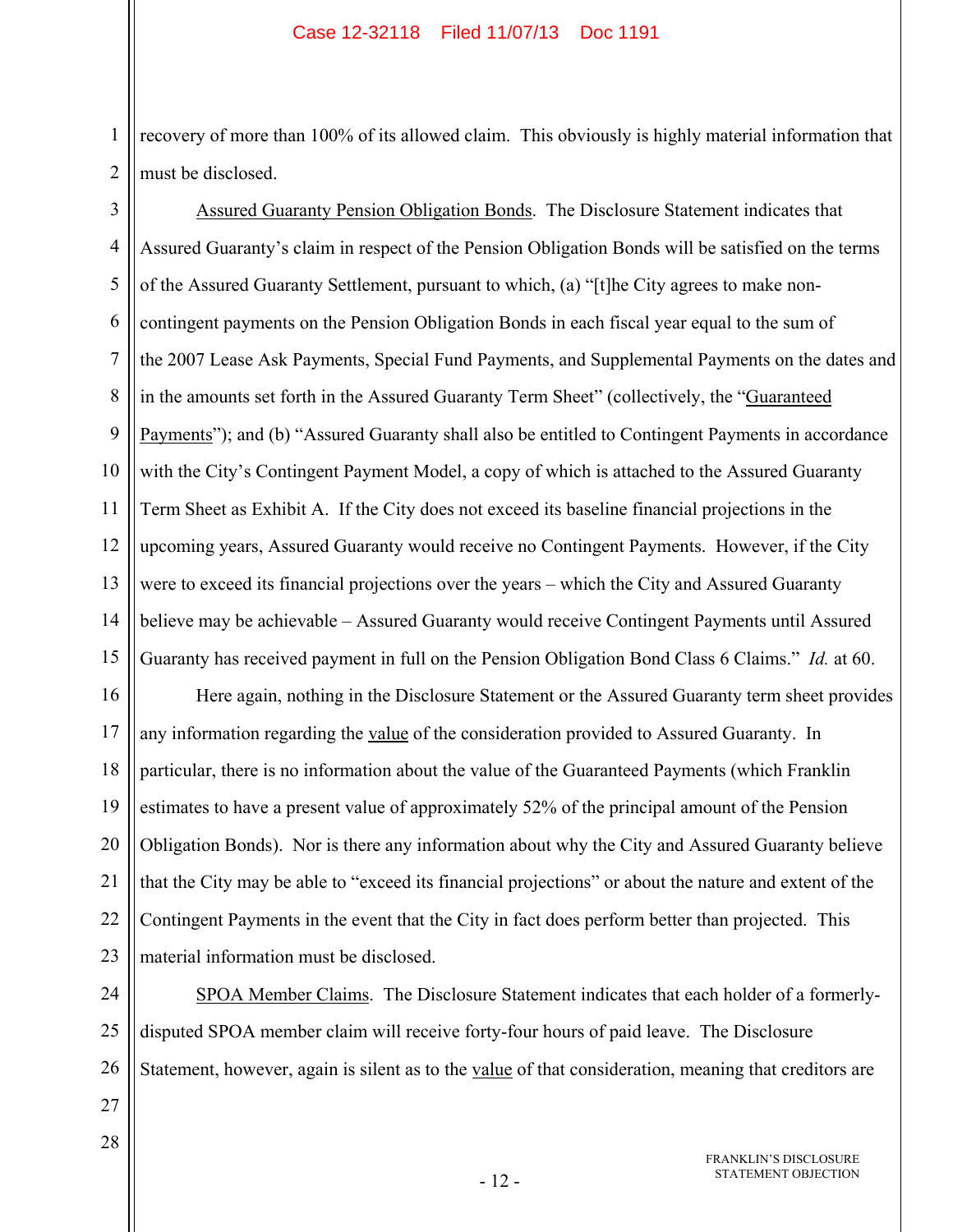1 2 unable to ascertain the extent of recovery on those claims. This material information must be provided.

# **C. The Disclosure Statement Must Include Accurate Projections.**

4 5 6 7 8 9 10 11 12 13 As the Disclosure Statement itself confirms, "[t]o satisfy the requirement set forth in section 943(b)(7) that the Plan be feasible, the City must demonstrate the ability to make the payments required under the Plan." *Id.* at 87. The City has attempted to meet that hurdle through the provision of information contained in the Long Range Financial Plan of City of Stockton attached as Exhibit B to the Disclosure Statement (the "Projections"). But, as explained below, the Projections are misleading, inaccurate, and do not adequately inform creditors of the City's "ability to make the payments required under the Plan." *See, e.g.*, *In re Ferguson*, 474 B.R. 466, 476 (Bankr. D.S.C. 2012) (disclosure inadequate where it failed to "include any projections relating to the future tax liability of either the Debtor or his business"); *In re Hirt*, 97 B.R. 981, 982 (Bankr. E.D. Wis. 1989) (disclosure inadequate where there was "a lack of detail as to assets and liabilities").

14 15 16 17 18 19 20 21 To start, the Projections apparently do not reflect the City's actual obligations under the Plan. Rather, the Projections appear to model the "savings proposed under the original AB 506 process," Projections at 1, which differ materially from the payments to be made by the City under the Plan. The Projections also contradict themselves, as elsewhere they seem to indicate that the "debt reduction" line item reflects the proposed treatment of creditors under the Plan. *Id*. at 14. To make matters worse, the figures in Table 5 of the summary of the Projections, which purports to show "total restructuring savings," conflict with the actual projected "total restructuring" savings in the Projections themselves. *Compare* Projections at 21 with Projections at 24, line 118.

22 23 24 25 26 27 The Projections also are presented in a misleading manner. In particular, the Projections first present as ongoing expenses all of the City's existing prepetition liabilities, including the City's general fund bond debt and payments in respect of retiree health benefits. Then, under the heading "Restructuring", the Projections set forth line items for "Debt Reductions" and "Retiree Medical Reductions" that back out the portion of those expenses that the City proposes to discharge. Confusingly, the "Restructuring" heading also lumps new revenue items (Measure A, fees, sales of

28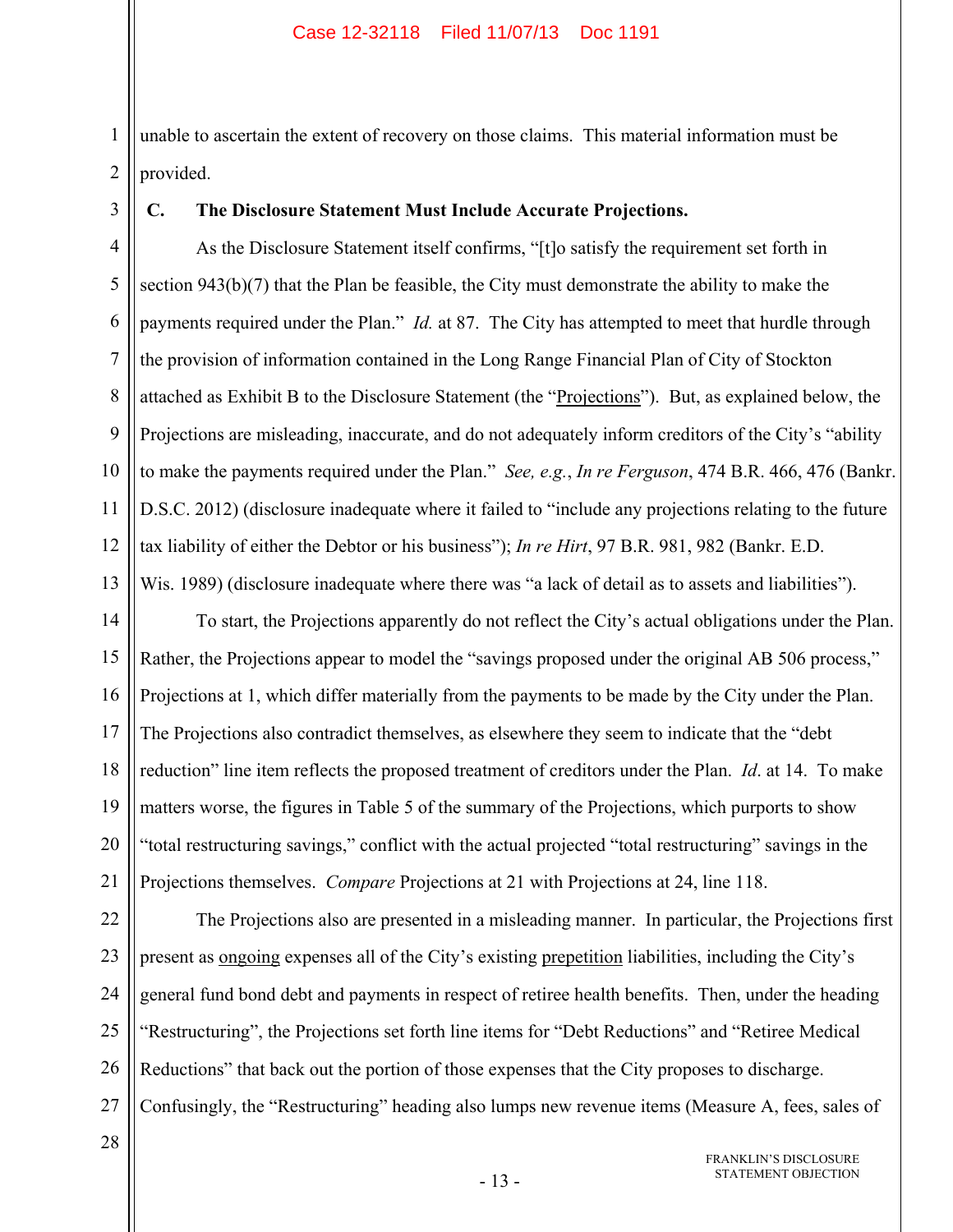surplus property) with various reductions in expenses included elsewhere as ongoing projected liabilities of the City (bond debt, retiree medical, efficiencies, alternative service delivery, other). It is simply impossible to determine from the Projections the nature and extent of the City's projected post-confirmation expenses.

This is not adequate disclosure. What is needed is a straightforward projection of the City's post-confirmation revenues compared against its post-confirmation expenses. *In re Malek*, 35 B.R. 443, 444 (Bankr. E.D. Mich. 1983) ("The Debtor should provide the projection of operations subsequent to confirmation so that the Court may determine the feasibility of the plan. The Debtor is required to make a full, clear, and complete disclosure of all underlying assumptions."). If the City desires to demonstrate the savings it allegedly has achieved through the bankruptcy process, it should do so elsewhere in the Disclosure Statement and not in Projections presented to establish the feasibility of the Plan.

13 14 15 16 17 18 19 20 21 22 Relatedly, the City must include disclosure regarding the risk that the City has underestimated the nature and extent of the liabilities it is assuming under the Plan. In particular, the City must explain the risks associated with its wholesale assumption of its unfunded pension liabilities and the CalPERS pension plan, which the Projections indicate will increase by 254% in just nine years and ultimately rise to more than 329% of their current level, with a projected total of more than \$1.09 billion in payments to CalPERS over the thirty-year period of the Projections. There is no explanation of how the City calculated those expenses or any discussion of the risks associated with those projected expenses, which historically have fluctuated substantially and not been susceptible to accurate projection by the City. Given the mammoth size of the expenses, those risks must be explained in the Disclosure Statement.

23 24 25 26 27 Finally, the Projections assume continued receipt of Measure A sales tax revenues throughout the thirty-year projection period. In fact, the City candidly admits that, "[s]hould Measure A fail, the projections attached to this Disclosure Statement, upon which the Plan is premised, will not be achievable." Disclosure Statement at 13; *see id.* at 87-88 ("The Plan Financial Projections . . . assume that Measure A will pass.") and at 88 ("In the event that Measure A does not

28

1

2

3

4

5

6

7

8

9

10

11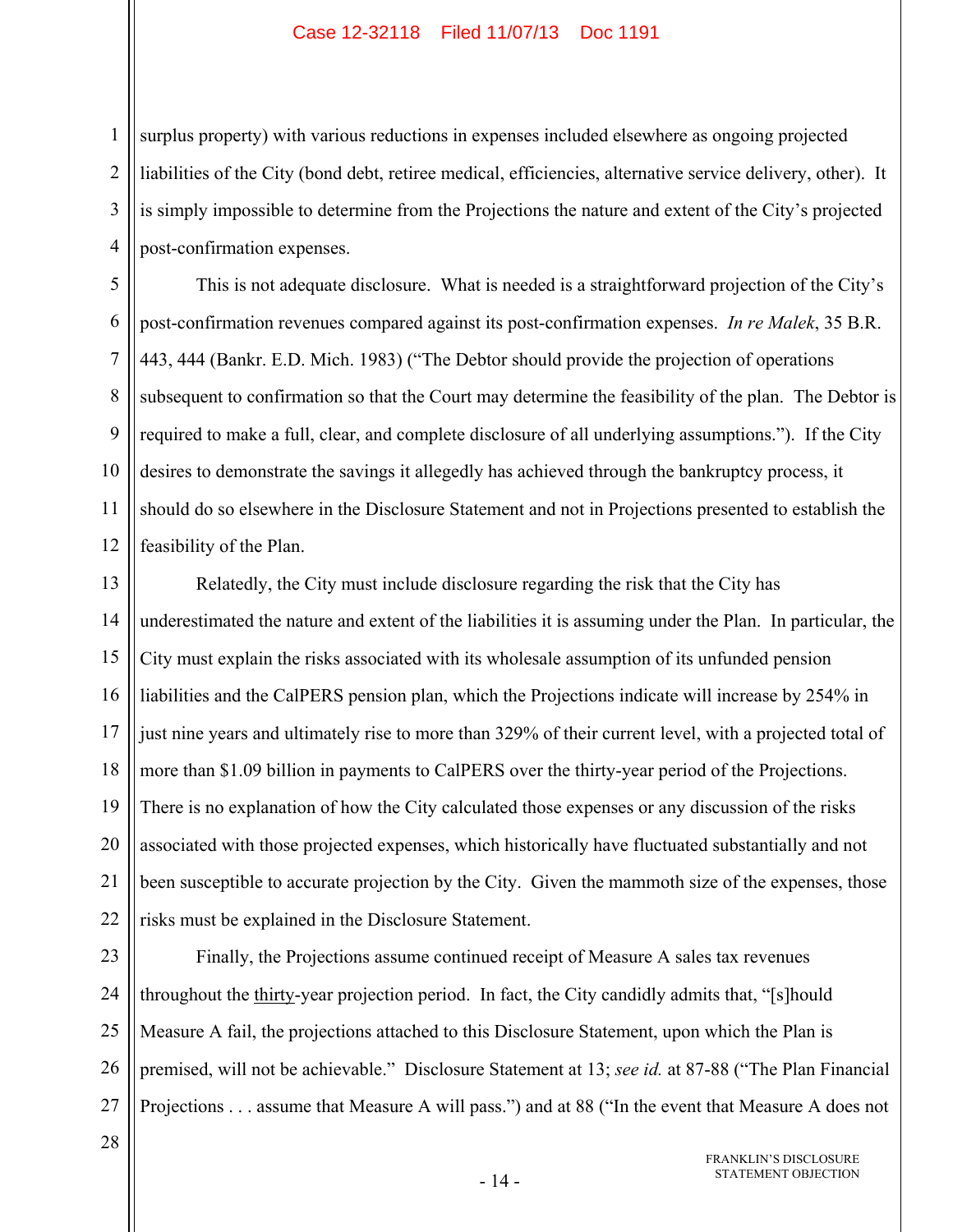1 2 3 4 5 6 7 8 9 10 pass, the Financial Plan will not be valid."). However, the Disclosure Statement does not reveal that Measure A automatically "sunsets" (terminates) no later than ten years from the date of first collection of taxes, if not sooner, unless the City Council affirmatively votes to extend the tax (after at least two publicly-noticed meetings) upon specified required "findings based on evidence." The risk that a future City Council may choose not to (or may be unable to) extend the tax, notwithstanding the projection of tax revenues in the Projections, clearly is material information that bears directly upon the feasibility of the Plan, and fulsome disclosure must be made in this respect. *See, e.g.*, *In re Stanley Hotel, Inc.*, 13 B.R. 926, 929 (Bankr. D. Colo. 1981) ("the information to be provided should be comprised of all those factors presently known to the plan proponent that bear upon the success or failure of the proposals contained in the plan").

11

## **D. The Disclosure Regarding The 2009 Golf Course/Park Bonds Is Inadequate.**

12 13 14 15 16 17 18 19 As noted above, the Plan is premised on the rejection of the "Golf Course/Park Lease Out" and "Golf Course/Park Lease Back" and the limitation of the Golf Course/Park Claims to a maximum of three years of "rent" pursuant to section 502(b)(6) of the Bankruptcy Code, without payment of any administrative rent. Disclosure Statement at 33, 57-58. Through the Adversary Proceeding, Franklin has requested a declaration that the applicable agreements are not unexpired leases of nonresidential real property within the meaning of sections 365 and 502(b)(6) of the Bankruptcy Code, together with valuation of the collateral securing the Golf Course/Park Claims and, alternatively, a claim for administrative rent.

20 21 22 23 24 Notably, the Plan does not account for the allowance of the Golf Course/Park Claims in the full uncapped amount, the allowance of any secured portion of those claims, or the allowance and payment of administrative rent. The Disclosure Statement should disclose the existence of the Adversary Proceeding and address the impact of a judgment adverse to the City, resulting in some or all of the relief sought by Franklin, on the confirmation and feasibility of the Plan.

25 26 27 In addition, the Disclosure Statement states, without further explanation, that "the City may contest or attempt to impose conditions upon" continued possession of the Golf Course/Park Properties by the 2009 Golf Course/Park Bond Trustee and Franklin. Disclosure Statement at 59.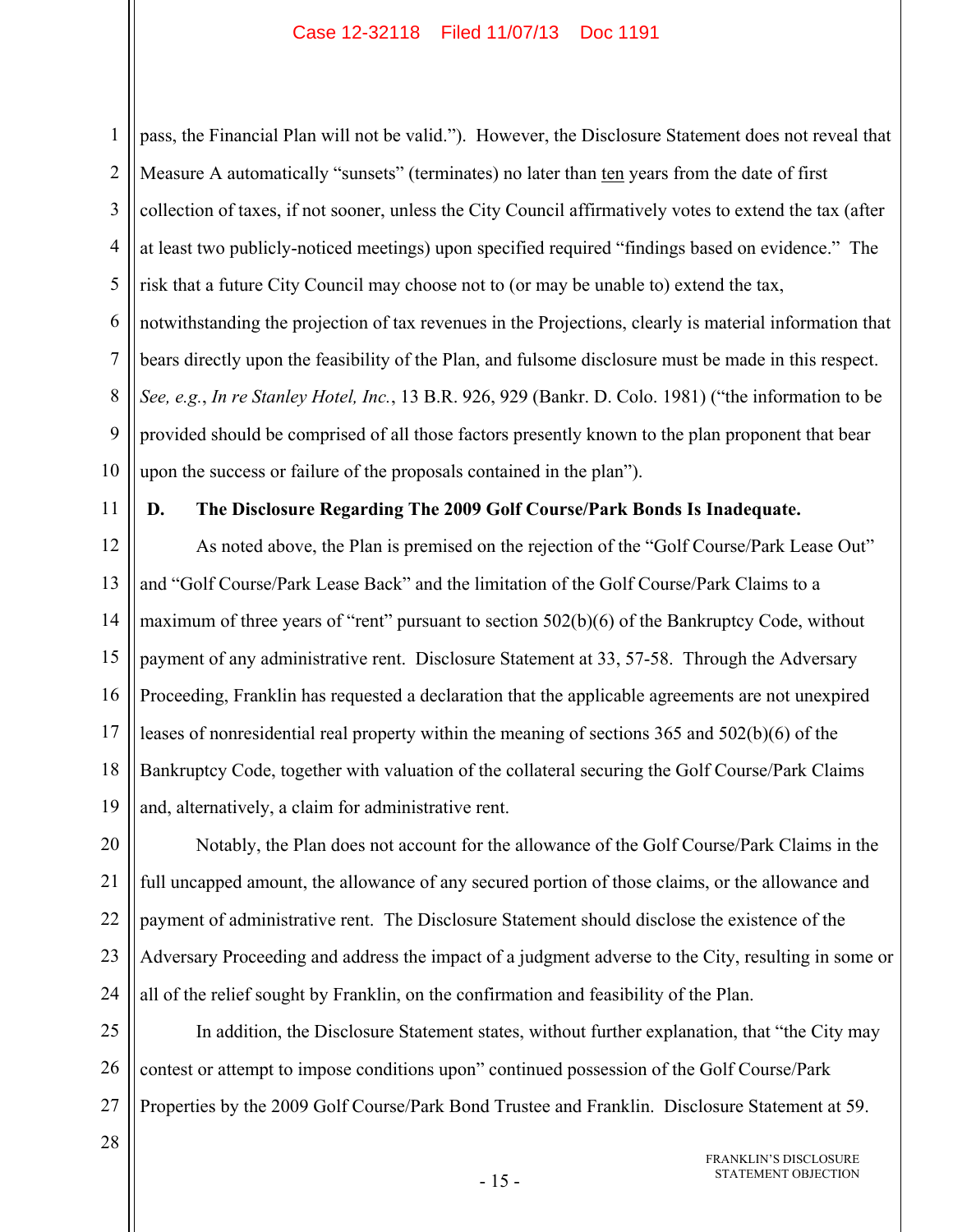1 2 3 4 5 6 7 To the extent that the City asserts that there exist conditions or limitations on such possession other than as set forth in the documents governing the 2009 Golf Course/Park Bonds, the City should specify those alleged conditions and limitations and the grounds for the City's assertion in this regard. Otherwise, the City's statement that it may contest or attempt to impose limitations on continued possession of the Golf Course/Park Properties is misleading, as it offers creditors and other constituents false hope that Franklin and the 2009 Golf Course/Park Bond Trustee will be unable to take possession or otherwise exercise their remedies under the operative documents.

8

# **E. Issues Related To Certain Relief Requested In The Motion.**

9 10 11 12 13 14 15 16 17 18 19 Finally, two other deficiencies with respect to the relief requested in the Motion warrant the Court's attention. First, the Motion seeks approval of various notice procedures related to the Confirmation Hearing, including the approval of the form of Confirmation Notice and form of ballot. Motion at 3, 5-6. The Motion, however, does not attach a form of Confirmation Notice, nor does it indicate that a form of notice will be submitted or shared with parties in interest prior to the hearing on the Solicitation Motion. Regarding the form of ballot, the City has "propose[d] to use Official Form No. 14 as the ballot model for all creditors entitled to vote" and to "seek input from other parties . . . regarding the proposed form of ballot before submitting it for the Court's approval," *id*. at 7, but no form of ballot has been filed or shared with Franklin to date (despite a request made more than two weeks ago). The Court should require the City to provide Franklin with the proposed forms prior to the approval of same.

20 21 22 23 24 Second, the Motion assumes that the Disclosure Statement will be approved by the Court on November 18 and seeks approval of a confirmation schedule based upon that date. Under the proposed schedule, the City contemplates that objections to confirmation of the Plan would be due on or around December 30, 2013, *id*. at 5-6, right between the Christmas and New Year holidays. Given the holidays and contested nature of confirmation, this is not a reasonable deadline.

25 26 Franklin and the City are in the process of discussing an agreed-upon discovery and pre-trial schedule, and Franklin hopes to reach agreement with the City regarding an appropriate schedule

27 28